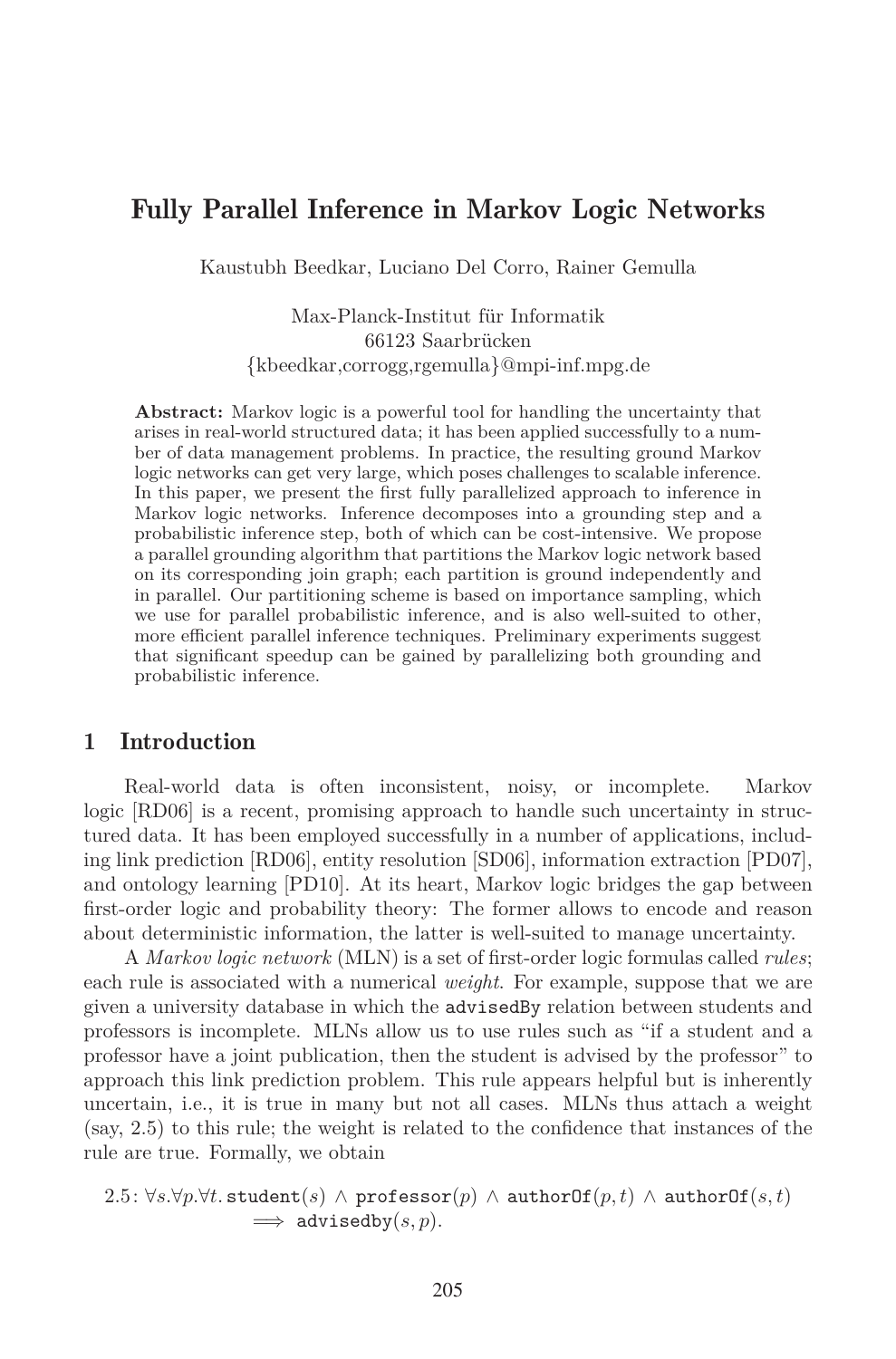Inference in Markov logic is performed by grounding the network using an *evidence database* of known facts and a set of constants. The output of this grounding step is a Markov network, on which probabilistic inference is performed subsequently. The evidence database and, even more so, the ground network can be very large. A (somewhat naive) grounding of the above rule with 1000 students, 10 professors, and 100 publications results in one million instances, connecting tens of thousands of variables (such as advisedBy(Anna*,* Bob)). In real-world applications, in which the involved datasets can be much larger, both grounding and probabilistic inference pose severe challenges to the scalability of Markov logic.

In this paper, we propose a fully parallel approach to scalable inference in Markov logic. Most prior work has focused on efficient grounding methods [SN09, MR10, NRDS11] or parallel probabilistic inference [GLGG11]. In contrast, our approach is holistic in that we parallelize both grounding and probabilistic inference. In more detail, we develop a simple yet effective technique to partition an MLN in such a way that each partition can be ground independently and in parallel (using a grounding method of choice). In addition to reducing grounding time, the resulting ground network is readily partitioned and well-suited for parallel probabilistic inference (again, using a method of choice). Our approach thus completely avoids expensive network partitioning and data redistribution steps after grounding.

The contributions of this paper are as follows: (1) We propose a framework for fully parallel inference in Markov logic networks. (2) We derive and analyze a parallel inference algorithm based on importance sampling. This algorithm may not be the best-performing choice in practice, but it provides valuable insight into how to obtain a good partitioning of a ground Markov logic network over a set of compute nodes. (3) We develop and analyze a practical algorithm for partitioning a ground Markov network based on minimum graph cuts. (4) Based on the insights obtained by our analysis, we propose a novel partitioning scheme for Markov logic networks. In contrast to prior work, we partition the network before we ground it. This approach avoids the need for partitioning and redistributing the ground network. (5) We present results of a preliminary experimental study on real-world data. Our results suggest that significant speedup can be gained by both parallelizing grounding and parallelizing probabilistic inference.

# 2 A Primer On Markov Logic Networks

Recall that a Markov logic network is a set of weighted rules (first-order logic formulas). Fig. 1 displays an excerpt of practical MLN used for predicting the advisedBy relation [RD06]; the example is very simple for expository reasons. The first rule states that advisees must be students and the second rule states that advisors must be professors or senior researchers. The higher weight of the second rule indicates that its instances are more likely to be satisfied than instances of the first rule.

To understand the semantics of a Markov logic network, we need to ground the network using a specific set of *constants*, i.e., students and professors. The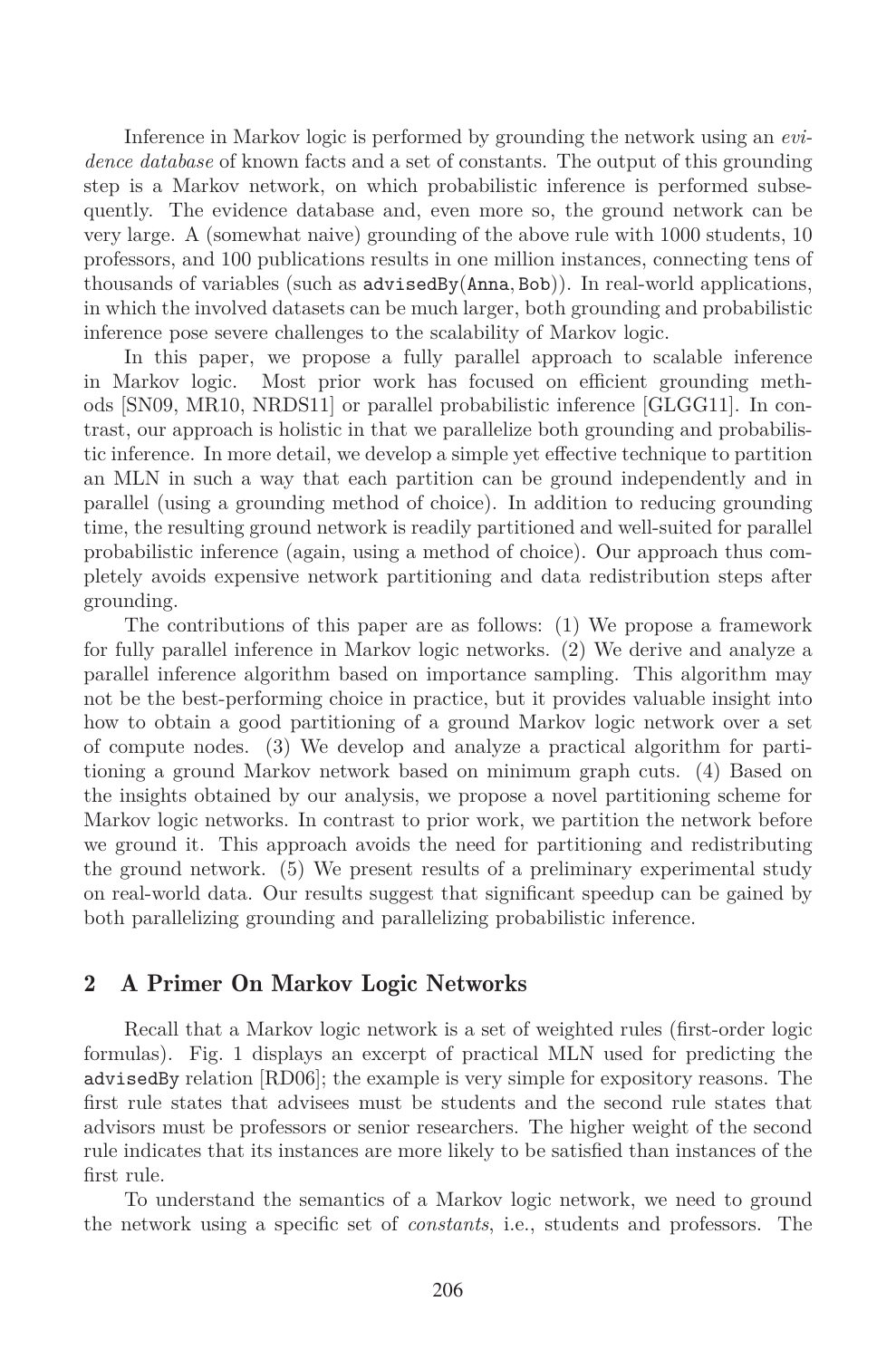|   |     | Rule Weight Formula                                                              |
|---|-----|----------------------------------------------------------------------------------|
|   | 1.7 | $\forall s. \forall p. \neg student(s) \implies \neg advantageBy(s, p)$          |
| 2 | 2.5 | $\forall s. \forall p.$ advisedBy $(s, p) \implies$ hasPosition $(p,$ Professor) |
|   |     | $\vee$ has Position $(p,$ Senior Researcher)                                     |



Figure 1: Excerpt of a Markov logic network for predicting the advisedBy relation

Figure 2: Factor graph representation of a ground MLN

output of the grounding process can be represented by a factor graph. A *factor graph* is a bipartite graph in which nodes correspond to either Boolean random variables (ovals) or factors (boxes). Each *Boolean variable* represents a grounding of an atom that occurs in an MLN rule. For example, suppose that Anna and Bob are students (domain of *s*) and that Charles and Debbie are professors (domain of *p*). We obtain the 10 Boolean variables shown in Fig. 2, e.g., s(A) and aB(A*,* C). Informally, *factors* represent groundings of MLN rules; see [RD06] for a formal definition. In our example, there are 8 factors; the two variables mentioned above are connected by factor  $f_{11}$ . Each factor can be seen as a function over the variables that it is connected to. Given a valuation of these variables, the factor outputs the (exponential of the) weight of its corresponding rule if satisfied under the valuation; otherwise the factor outputs 1. We obtain

$$
f_{11}(\mathbf{s}(A), \mathbf{a}\mathbf{B}(A, C)) = \begin{cases} e^{1.7} & \text{if } \neg \mathbf{s}(A) \implies \neg \mathbf{a}\mathbf{B}(A, C), \\ 1 & \text{otherwise.} \end{cases}
$$

Note that the exponentiation here implies that the value of a factor is always positive. Negative weights correspond to factor values less than one (rules that are "usually" wrong), zero weights correspond to factor value one (no influence), and positive weights correspond to factor values larger than one (usually true).

If the truth value of a ground atom is known from the evidence database, we clamp the value of the corresponding Boolean variable appropriately. These *evidence variables* form the "data" for inferring statistics of the unknown variables. If a predicate is ground under *closed-world semantics*, we additionally clamp the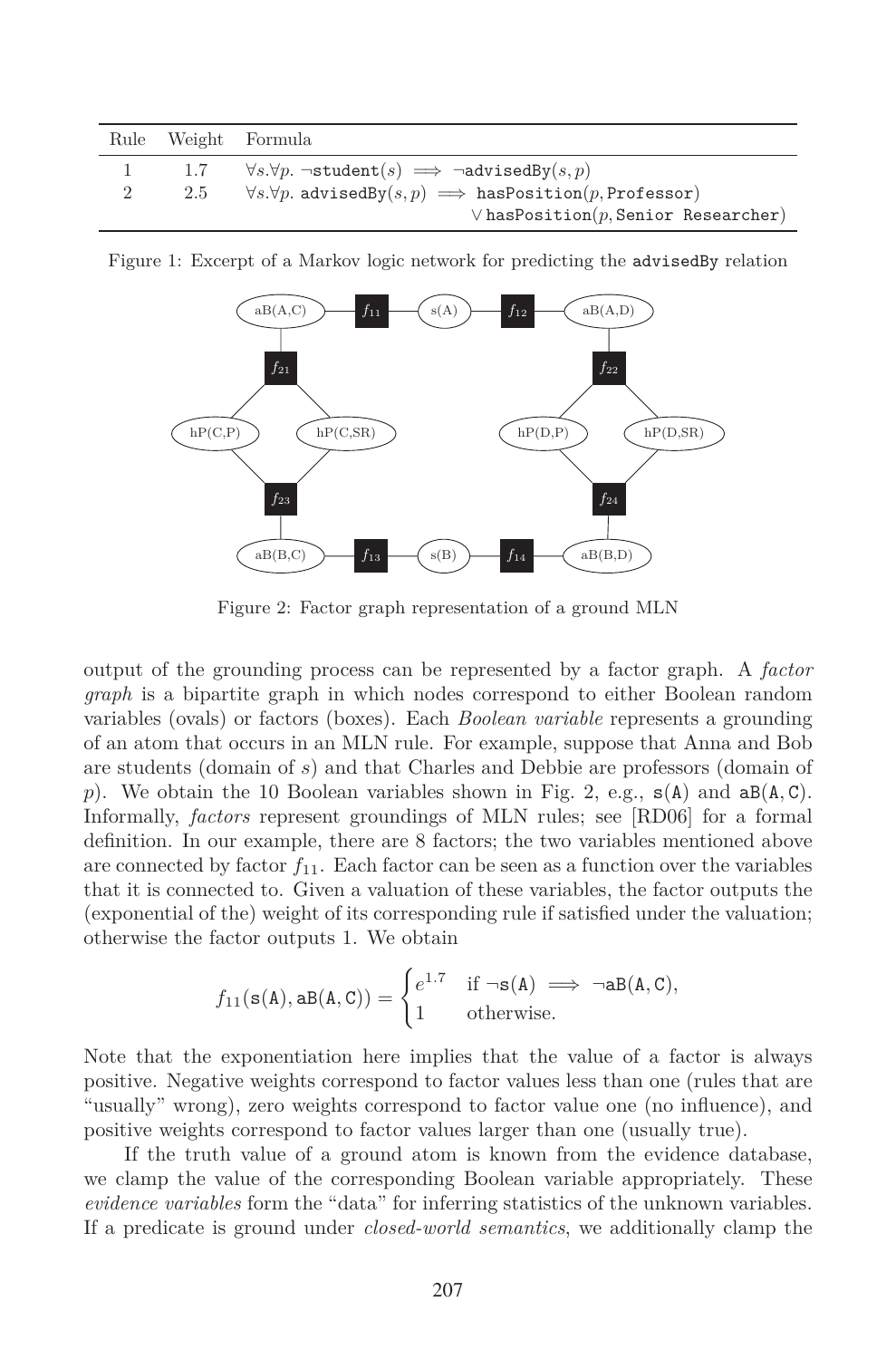values of ground atoms that do not occur in the evidence database to false; such a grounding semantic is useful for predicates that are completely known. Note that the factor graph can be simplified by eliminating evidence variables; this simplification is usually performed directly during grounding for efficiency reasons. Under the alternate *open-world semantics*, the value of the ground atoms that do not occur in the database are not clamped. In our ongoing example, we use the open-world semantics and an empty evidence database for simplicity.

After grounding, we perform probabilistic inference to make statements about the probability distribution of the unknown Boolean variables. We refer to predicates that we are ultimately interested in as *query predicates* (here advisedBy); the corresponding Boolean variables are referred to as *query variables*. The factor graph defines a probability distribution that assigns a probability  $P(x)$  to each world *x*, i.e., to each distinct assignment of values to the unknown variables *X*:

$$
P(\mathbf{X} = \mathbf{x}) = \frac{1}{Z_P} \prod_{f \in F} f(\mathbf{x}_f).
$$
 (1)

Here  $Z_P$  is a normalization constant that ensures summation to one,  $F$  denotes the set of all factors, and  $x_f$  denotes the values in x of the variables connected to factor *f*. Observe that the probability of a given world depends on both the number and the weights of the ground rules that are satisfied. If we increase the weight of a specific rule, then worlds that satisfy that rule become more likely while other worlds become less likely. In this paper, we focus on *marginal inference*, i.e., we want to infer the marginal distribution of each query variable (e.g., the probability that  $aB(A, B)$  is true).

The meaningfulness of the result of probabilistic inference depends on the information captured in the MLN. In general, rules are created by domain experts or learned from training data. Weight assignment is very difficult for humans because different formulas correlate with each other; weights are thus almost always learned from training data. In this paper, we assume that we are given an already learned MLN. Nevertheless, our methods and techniques are also helpful for scaling up the learning process, which makes repeated use of an inference component.

A thorough and accessible treatment of Markov logic can be found in [RD06]; factor graphs and techniques for probabilistic inference are discussed in [KF09].

## 3 Related Work

A well-known implementation of Markov logic is Alchemy [KSRD05], which includes both learning and inference components. Inference is performed as described above: the MLN is grounded using the evidence database and a probabilistic inference algorithm is run on the resulting factor graph. This traditional approach is illustrated in Figure  $3(a)$ . A number of techniques have been proposed to speed up inference, including clustering of query literals [MR10], reducing the size of the ground network [SN09], incremental grounding [Rie08], in-database grounding [NRDS11], and task-specific probabilistic MAP inference [NZRS11]. In this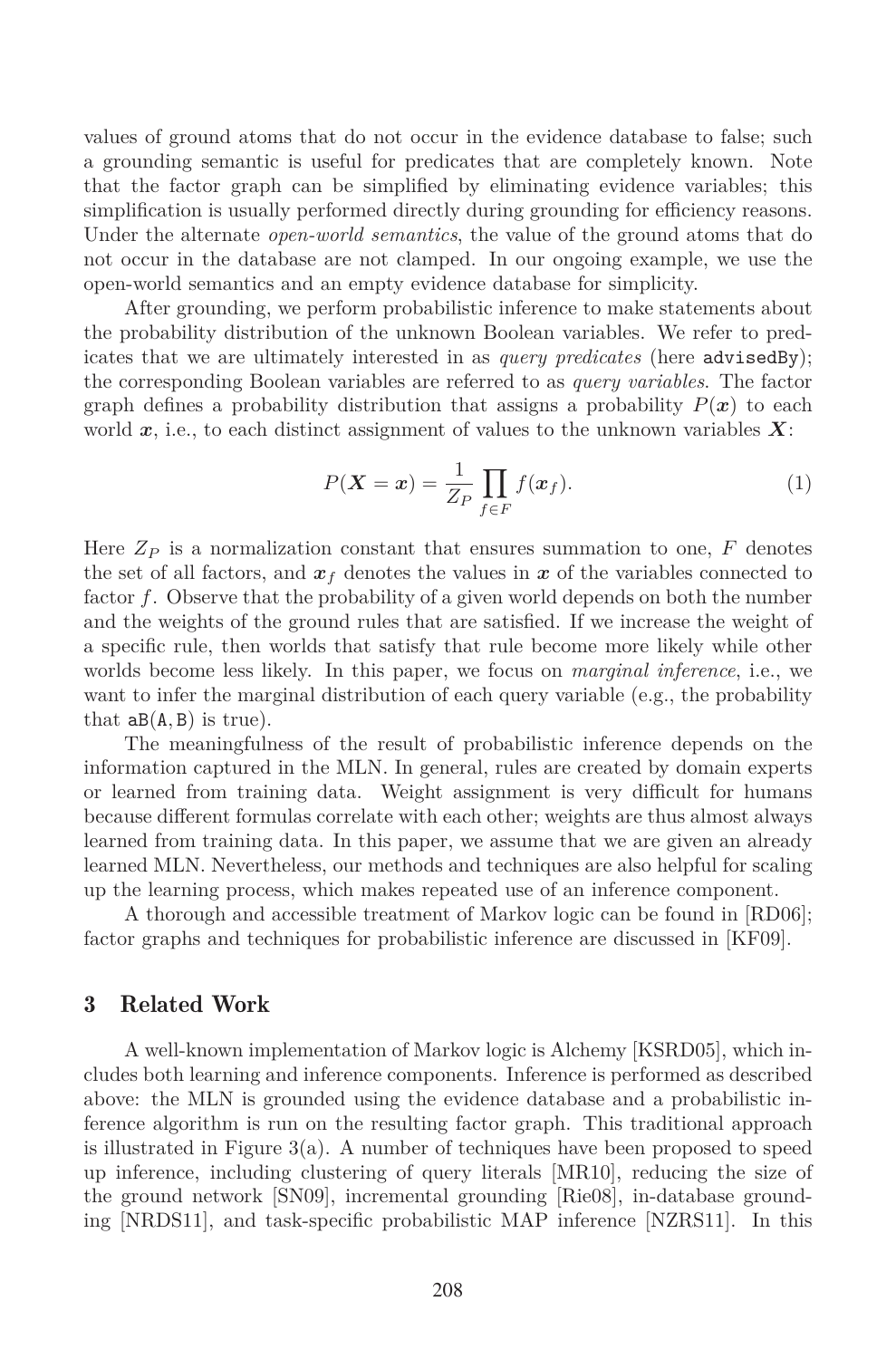

Figure 3: Comparison of approaches to parallel inference in Markov logic

paper, we propose a fully parallel framework for speeding up inference in Markov logic. Since our framework is oblivious to the actual grounding algorithm and (to a lesser extent) to the probabilistic inference algorithms being run at worker nodes, most of the techniques mentioned above still apply.

Parallel probabilistic inference has received a lot of attention in the literature [DVKMG09, ASW08, NASW07, NRDS11, GLGG11]. In the context of Markov logic, Tuffy [NRDS11] implements a partly parallel approach to inference. In contrast to the sequential approach taken by Alchemy, Tuffy runs a graph partitioning algorithm on the factor graph obtained by the grounding algorithms, and subsequently runs a simple parallel algorithm for probabilistic inference on the partitions; see Figure 3(b). Since Tuffy also uses efficient in-database grounding, it is highly efficient and scalable. A potential bottleneck of Tuffy is the graph partitioning step; finding a minimum-cost balanced partition is NP-hard even for quite simple MLNs [NRDS11]. In fact, Tuffy resorts to a simple heuristic algorithm because even state-of-the-art graph partitioners are too expensive in practice.

Our work is inspired by Tuffy but also parallelizes the grounding and graph partitioning steps. As shown in Fig.  $3(c)$ , we partition the Markov logic network *before grounding*. A key advantage of this approach is that the expensive graph partitioning step is performed on the small MLN (data independent) instead of on the large factor graph (data dependent). Each partition of the resulting partitioned MLN is ground independently and in parallel; the output of the grounding step is thus a readily partitioned factor graph. Our MLN partitioning is designed such that the partitioned factor graph is suitable for parallel probabilistic inference; our experiments suggest that this approach can outperform state-of-the-art graph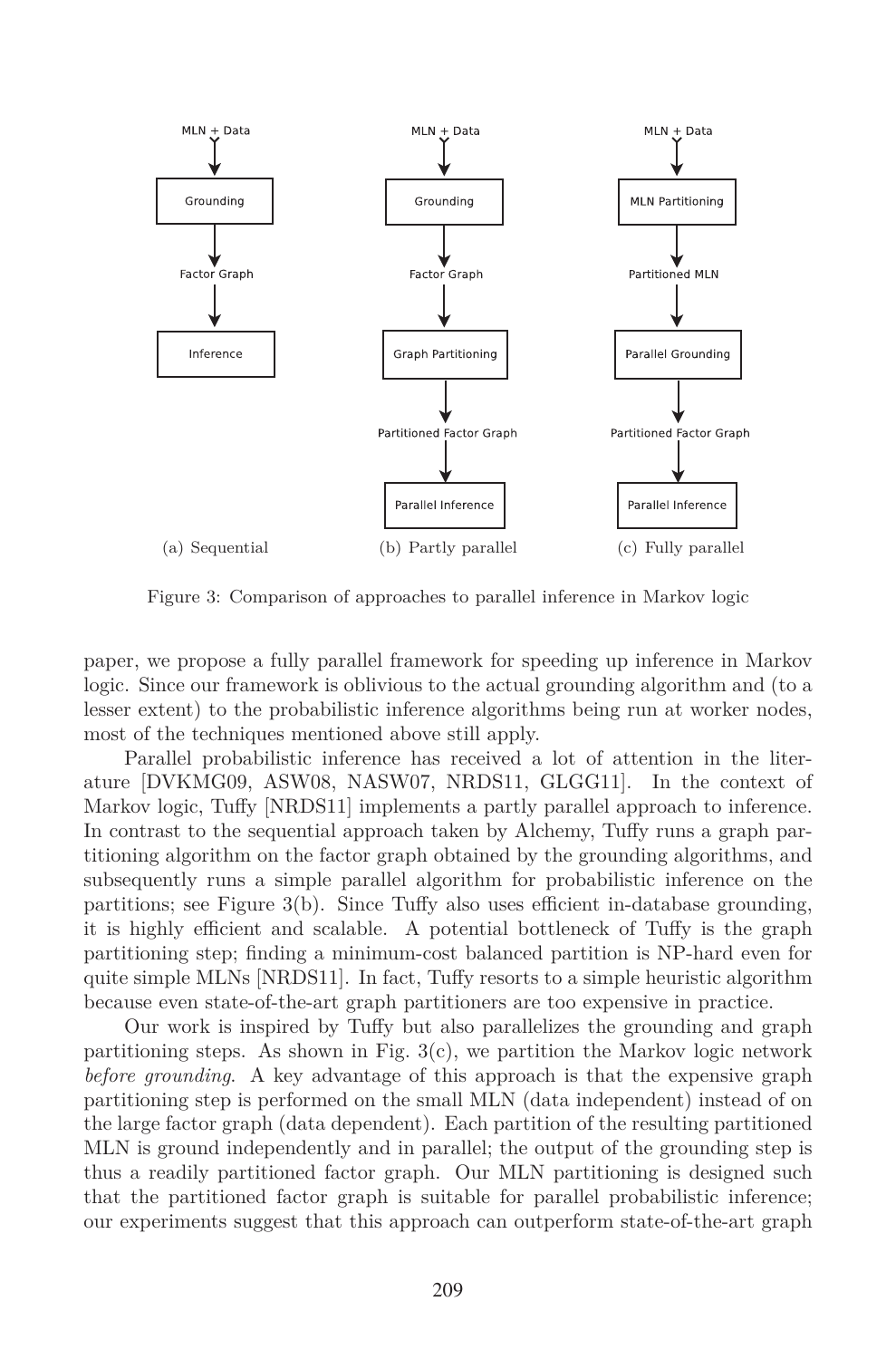partitioners in both speed and quality.

# 4 Parallel Probabilistic Inference

In general, exact probabilistic inference in ground Markov logic networks is intractable so that all existing implementations use some form of approximate inference; e.g., local search, belief propagation, or Markov Chain Monte Carlo (MCMC) sampling. In large applications, where factor graphs consist of millions of variables and factors, even approximate inference can be prohibitively expensive.

In this section, we show how to parallelize an arbitrary MCMC sampling technique via importance sampling. Our main objective is to gain understanding in how to partition a factor graph in a way that allows for efficient parallel inference. Our results are the basis for the MLN partitioning methods described in Sec. 5. Note that, in general, the MLN partitioning method needs to be designed for the specific probabilistic inference algorithm being used. As discussed later on, our framework is flexible enough to allow for a number of existing, potentially more efficient parallel inference methods [GLGG11].

### 4.1 Importance Sampling

In general, MCMC sampling techniques [KF09] explore the probability distribution of  $\boldsymbol{X}$  by analyzing a subset  $\boldsymbol{X}^{(1)},\boldsymbol{X}^{(2)},\ldots,\boldsymbol{X}^{(n)}$  of the possible worlds; these subsets are referred to as *samples*. MCMC methods differ in how these samples are generated; in general, these methods construct a Markov chain that consists of one state for each possible world and has a stationary distribution of (exactly or approximately)  $P(X)$ . Samples from the Markov chain are generally dependent, but the dependencies decrease the further apart the samples are taken. We thus assume that  $X^{(1)}, X^{(2)}, \ldots, X^{(n)}$  are independent samples from X.

Given samples  $X^{(1)}, X^{(2)}, \ldots, X^{(n)}$ , we can estimate the expected value of any function  $h(X)$  over the possible worlds as follows:

$$
\mu = \mathrm{E}\left[h(\mathbf{X})\right] \approx \frac{1}{n} \sum_{i=1}^{n} h(\mathbf{X}^{(i)}) = \hat{\mu}.
$$

In our setting of marginal estimation, we use functions of form  $h(X) = I_X$  for some query variable  $X \in \mathbf{X}$ . Here, indicator  $I_X$  takes value 1 if X is true; otherwise it takes value 0. For example, if  $h(X) = I_{aB(A,C)}$ , then  $\mu$  is equal to the probability that Anna is advised by Charlie. Our estimate  $\hat{\mu}$  of  $\mu$  is simply the fraction of samples in which Charlie advised Anna. Under our assumptions,  $\hat{\mu}$  has variance

$$
\text{Var}\left[\hat{\mu}\right] = \text{Var}\left[\frac{1}{n}\sum_{i=1}^{n} h(\mathbf{X}^{(i)})\right] = \frac{\text{Var}\left[h(\mathbf{X})\right]}{n},\tag{2}
$$

which decreases linearly in the number *n* of samples.

Two aspects play a key role in selecting a sampling method: the time to obtain a sample  $X^{(i)}$  and the number of required samples to reach the desired accuracy.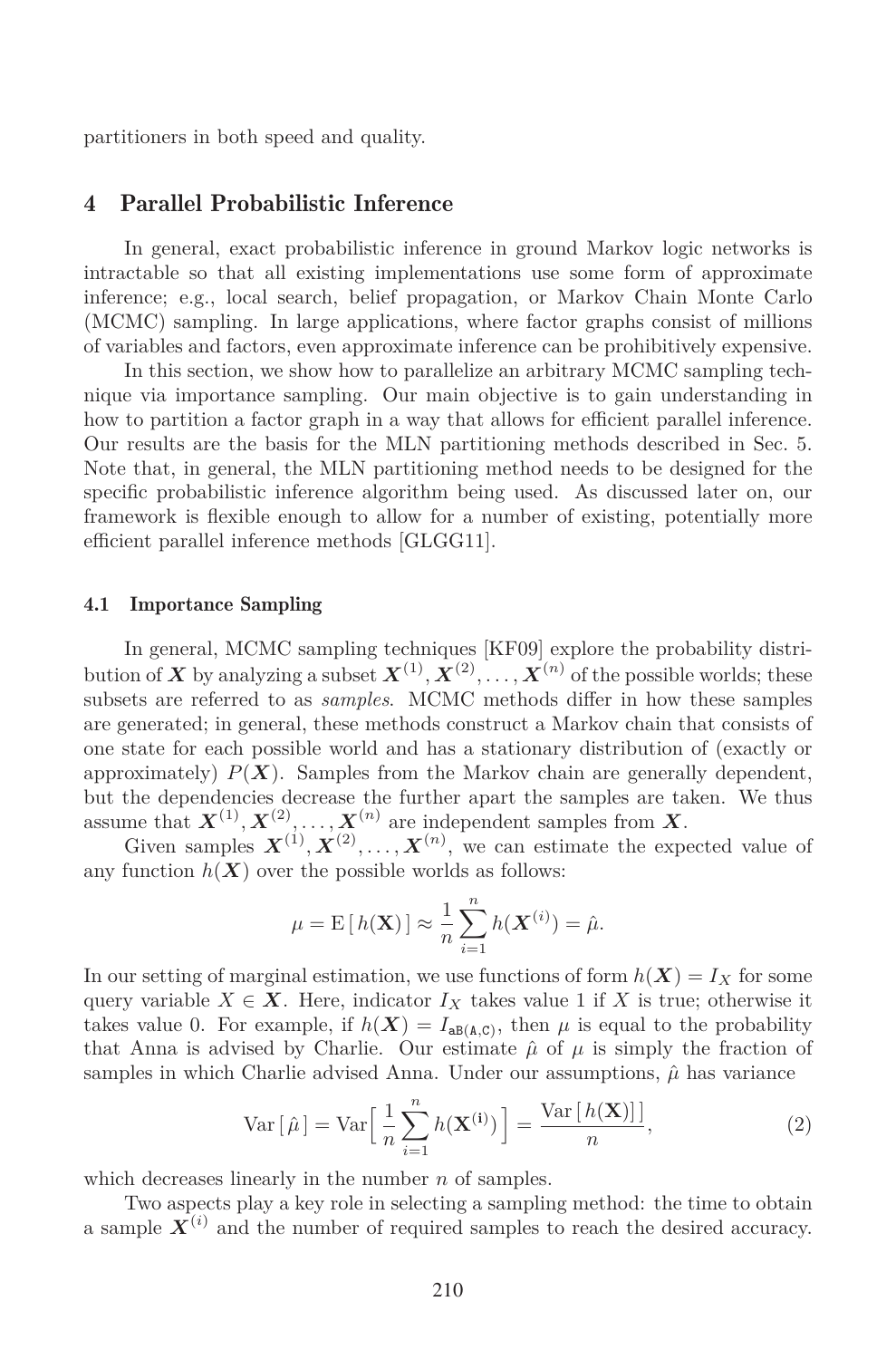Importance sampling (IS) is a method to increase efficiency by replacing the *target distribution*  $P(X)$  by a new *proposal distribution*  $Q(X)$ . The increase in efficiency is obtained by either reducing the variance of the estimator (numerator of (2)) or by increasing the number of samples that can be obtained in a given amount of time (denominator). Since samples are taken from the "wrong" distribution  $Q(X)$ , we assign an *importance weight*  $w(\mathbf{X}^{(i)}) = P(\mathbf{X}^{(i)})/Q(\mathbf{X}^{(i)})$  to each sample from the proposal distribution. We have

$$
E_P[h(\mathbf{X})] = \int h(\mathbf{x})P(\mathbf{x}) \, \mathrm{d}\mathbf{x} = \int h(\mathbf{x})w(\mathbf{x})Q(\mathbf{x}) \, \mathrm{d}\mathbf{x} = E_Q[h(\mathbf{X})w(\mathbf{X})].
$$

Here we use subscripts *P* and *Q* to indicate the distribution w.r.t. which the expectation is taken. Note that  $E_Q[w(\boldsymbol{X})] = 1$  and that, for example,  $w(\boldsymbol{X}^{(i)}) > 1$ if possible world  $\boldsymbol{X}^{(i)}$  is more likely under *P* than under *Q*. Thus the importance of sample  $X^{(i)}$  (when sampled from  $Q$ ) is higher than average because we see the sample with lower probability than required.

The previous discussion assumes that the target distribution  $P(X)$  is known. In the case of factor graphs, however, computing  $P(x)$  for some possible world x is intractable in general because we do not know the normalization constant *Z<sup>P</sup>* of Eq. (1). Instead, we make use of an *unnormalized distribution*  $\tilde{P}(X) = Z_P P(X) =$  $\prod_{f \in F} f(X_f)$  (similarly  $\tilde{Q}$ ). We obtain the *normalized IS estimator* 

$$
\hat{\mu}_{IS} = \frac{\sum_{i=1}^{n} \tilde{w}(\mathbf{X}^{(i)}) h(\mathbf{X}^{(i)})}{\sum_{i=1}^{n} \tilde{w}(\mathbf{X}^{(i)})} \approx \mathbb{E}_{Q}[h(\mathbf{X})],
$$
\n(3)

where  $\tilde{w}(\boldsymbol{X}^{(i)}) = \tilde{P}(\boldsymbol{X}^{(i)}) / \tilde{Q}(\boldsymbol{X}^{(i)})$  are *unnormalized importance weights*. Estimator  $\hat{\mu}_{IS}$  is consistent,<sup>1</sup> asymptotically unbiased, and has approximate variance [KF09]

$$
Var_Q(\hat{\mu}_{IS}) \approx \frac{(1 + Var_Q[w(\mathbf{X})]) Var_P[h(\mathbf{X})]}{n}.
$$
\n(4)

Thus the performance of estimator  $\hat{\mu}_{IS}$  is governed by (i) properties of the proposal and target distributions and (ii) the number of samples that can be taken in a given amount of time. Note that if  $P = Q$ , we obtain the standard Monte Carlo estimator and variance given in Eq. (2).

See [KF09] for a more thorough treatment of importance sampling.

### 4.2 Parallel Probabilistic Inference with Importance Sampling

Given a *target factor graph*  $G_P = (V, F_P)$  obtained from grounding the MLN, we parallelize probabilistic inference by constructing a *proposal factor graph*  $G_Q$  =  $(V, F_Q)$  from  $G_P$  in such a way that sampling from  $G_Q$  can be easily parallelized. Here  $G_P$  represents the target distribution  $P$  while  $G_Q$  represents the proposal distribution *Q*. Since  $G_P$  and  $G_Q$  can represent different distributions, we use

<sup>&</sup>lt;sup>1</sup>Here we assume that  $Q(\mathbf{x}) \neq 0$  whenever  $P(\mathbf{x})h(\mathbf{x}) \neq 0$ , which holds for our choice of *Q*.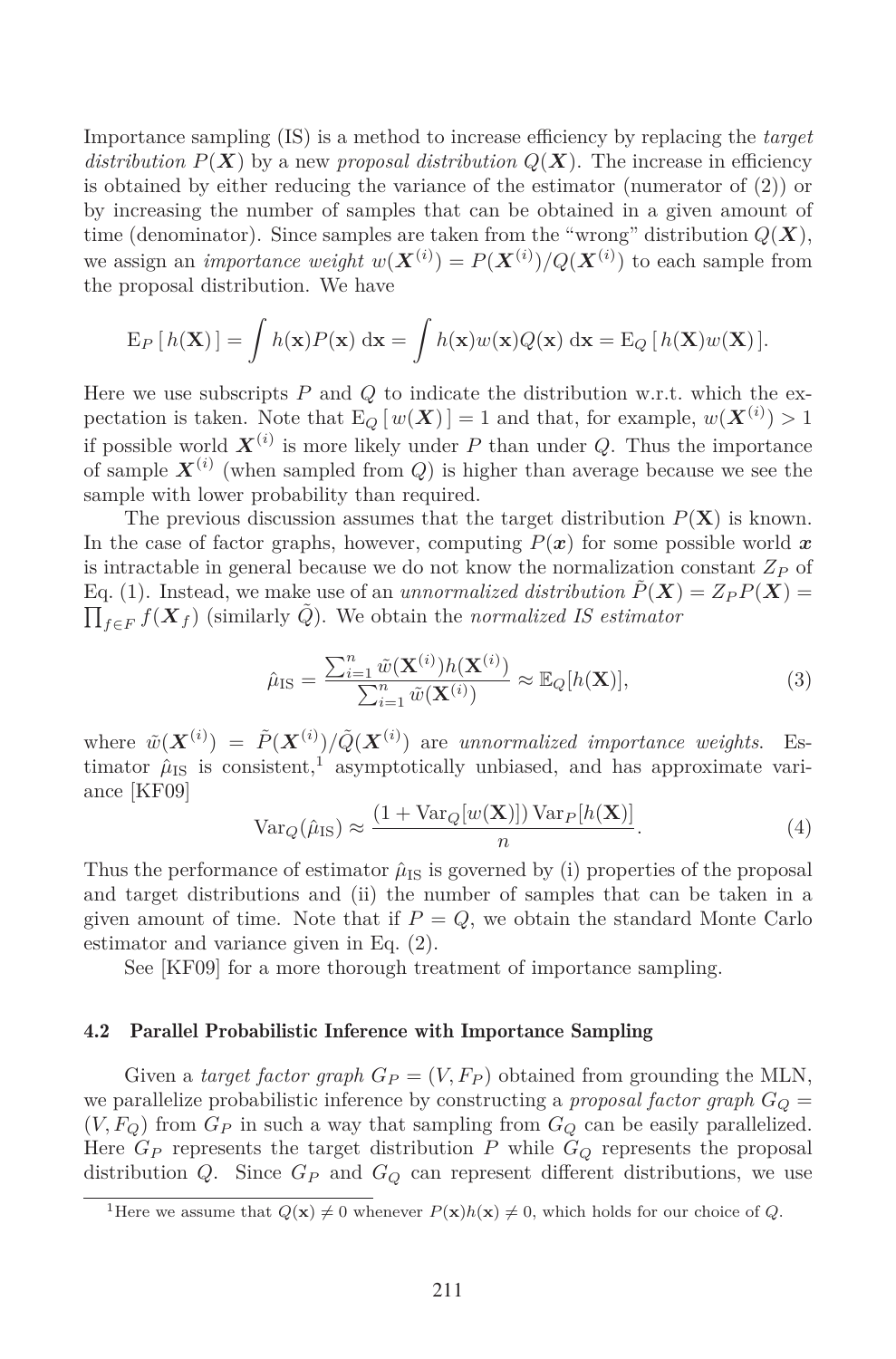

(b) Importance weight (cut)

Figure 4: Partitioning of the factor graph for the university network

importance sampling to ensure that our estimates of marginal probabilities are (asymptotically) correct.

Denote by *k* the number of available processors. We obtain  $G_Q$  by partitioning the set of variables *V* into *k* partitions  $V_1, \ldots, V_k$  such that  $\bigcup_i V_i = V$  and  $V_i \cap V_j = \emptyset$  for  $i \neq j$ ,  $1 \leq i, j \leq k$ ; we discuss how to actually obtain these partitions in subsequent sections. During the sampling process, processor *i* will be responsible for sampling the variables in partition  $V_i$ . For example, consider the ground university network reproduced in Fig.  $4(a)$ . Setting  $k = 2$ , a potential partitioning is given by setting

$$
V_1=\{\,\mathtt{s}(\mathtt{A}),\,\mathtt{a}\mathtt{B}(\mathtt{A},\mathtt{C}),\,\mathtt{a}\mathtt{B}(\mathtt{B},\mathtt{C}),\,\mathtt{h}\mathtt{P}(\mathtt{C},\mathtt{P}),\,\mathtt{h}\mathtt{P}(\mathtt{C},\mathtt{S}\mathtt{R})\,\}
$$

and

 $V_2 = \{ s(B), aB(A, D), aB(B, D), hP(D, P), hP(D, SR) \}$ .

We can now construct a factor graph  $G_i = (V_i, F_i)$  for each partition by considering only a "local" subset of the factors from  $G_P$ , i.e., by setting

 $F_i = \{ f \in F_P : \text{all neighbors of } f \text{ are contained in } V_i \}.$ 

In our example, we have  $F_1 = \{f_{11}, f_{21}, f_{23}\}$  and  $F_2 = \{f_{22}, f_{24}, f_{14}\}$ . The proposal factor graph *G<sup>Q</sup>* is given by the union of the factor graphs for each partition, i.e.,  $F_Q = \bigcup_i F_i$ . In our ongoing example, the proposal factor graph consists of the black nodes and edges in Fig. 4(a).

The partitioning approach described above ensures that in *GQ*, there are no connections in between the set of variables in  $V_i$  and the set of variables in  $V_j$ ,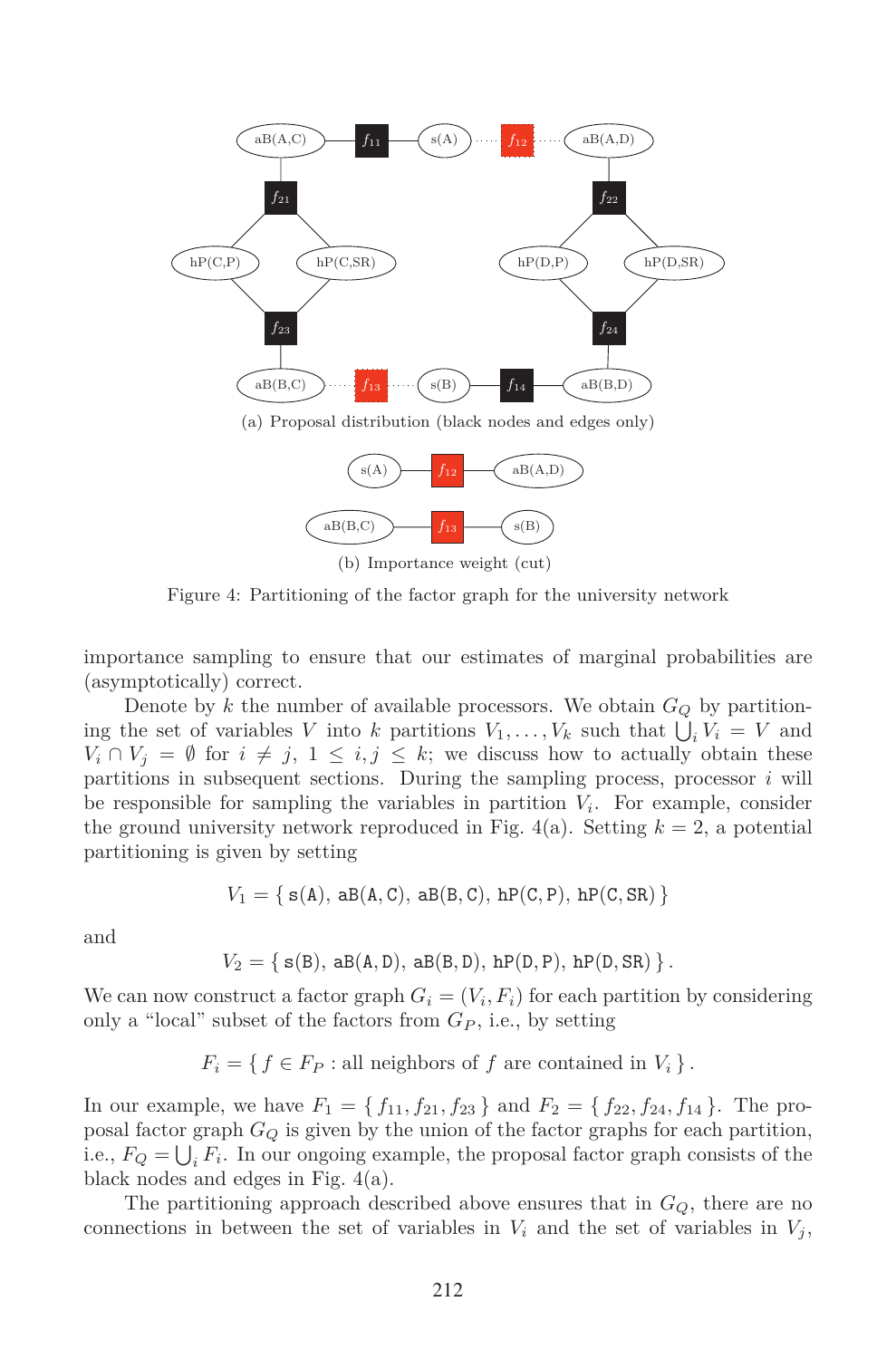$i \neq j$ . One can show that this implies that the variables in  $V_i$  are probabilistically independent from the variables in  $V_j$ . This allows us to parallelize sampling from *GQ*: Each processor *i* runs an arbitrary MCMC sampling scheme on factor graph  $G_i$ . To obtain a sample from the entire proposal distribution  $G_Q$ , we take the union of the samples produced by each processor (conceptually, see below).

We can view  $G_Q$  as a factor graph obtained from  $G_P$  by "dropping" some of the factors. Since these factors have no influence on the samples obtained from *GQ*, we need to account for their effect via the importance weights. Denote by  $G_{\text{cut}} = (V_{\text{cut}}, F_{\text{cut}})$  a *cut factor graph* that consists of the factors dropped from  $G_P$ and the variables directly connected to these factors; i.e.,

$$
F_{\rm cut}=F_P\setminus F_Q
$$

and

 $V_{\text{cut}} = \{ v \in V : v \text{ is connected to at least one factor in } F_{\text{cut}} \}.$ 

In our example, we have  $F_{\text{cut}} = \{f_{12}, f_{13}\}\$  and  $V_{\text{cut}} = \{\mathbf{s}(\mathbf{A}), \mathbf{s}(\mathbf{B}), \mathbf{a}\mathbf{B}(\mathbf{B}, \mathbf{C}),\}$  $aB(A, D)$ . The corresponding factor graph is shown in Fig. 4(b). To obtain the unnormalized importance weights, observe that

$$
\tilde{w}(\boldsymbol{X}) = \frac{\tilde{P}(\boldsymbol{X})}{\tilde{Q}(\boldsymbol{X})} = \frac{\prod_{f \in F_P} f(\boldsymbol{X}_f)}{\prod_{f \in F_Q} f(\boldsymbol{X}_f)} = \frac{\left(\prod_{f \in F_Q} f(\boldsymbol{X}_f)\right) \left(\prod_{f \in F_{\text{cut}}} f(\boldsymbol{X}_f)\right)}{\prod_{f \in F_Q} f(\boldsymbol{X}_f)}
$$
\n
$$
= \prod_{f \in F_{\text{cut}}} f(\boldsymbol{X}_f).
$$

Thus  $G_{\text{cut}}$  can be used to compute the importance weights using the values of only the variables in  $V_{\text{cut}}$ .

To summarize, we parallelize probabilistic inference as follows: We first partition the factor graph and distribute the partitions across the set of compute nodes. Each node computes a sample of its local factor graph using an arbitrary MCMC sampling method. After the samples have been obtained, we communicate the values of the cut variables (i.e.,  $V_{\text{cut}}$ ) to a coordinator node, which subsequently computes and broadcasts the unnormalized importance weight. Finally, each node updates the marginals of its local variables using Eq. (3).

#### 4.3 The Optimal Partitioning

Recall Eq. (4), which defines the variance of the normalized IS estimator. For a fixed number *n* of samples, the variance depends on (1) the target distribution and (2) the variance of the importance weights  $w(X)$ . Since (1) is not affected by the partitioning, we subsequently focus on how to minimize (2). In our setting, we have

$$
w(\boldsymbol{X}) = \frac{Z_Q}{Z_P}\tilde{w}(\boldsymbol{X}),
$$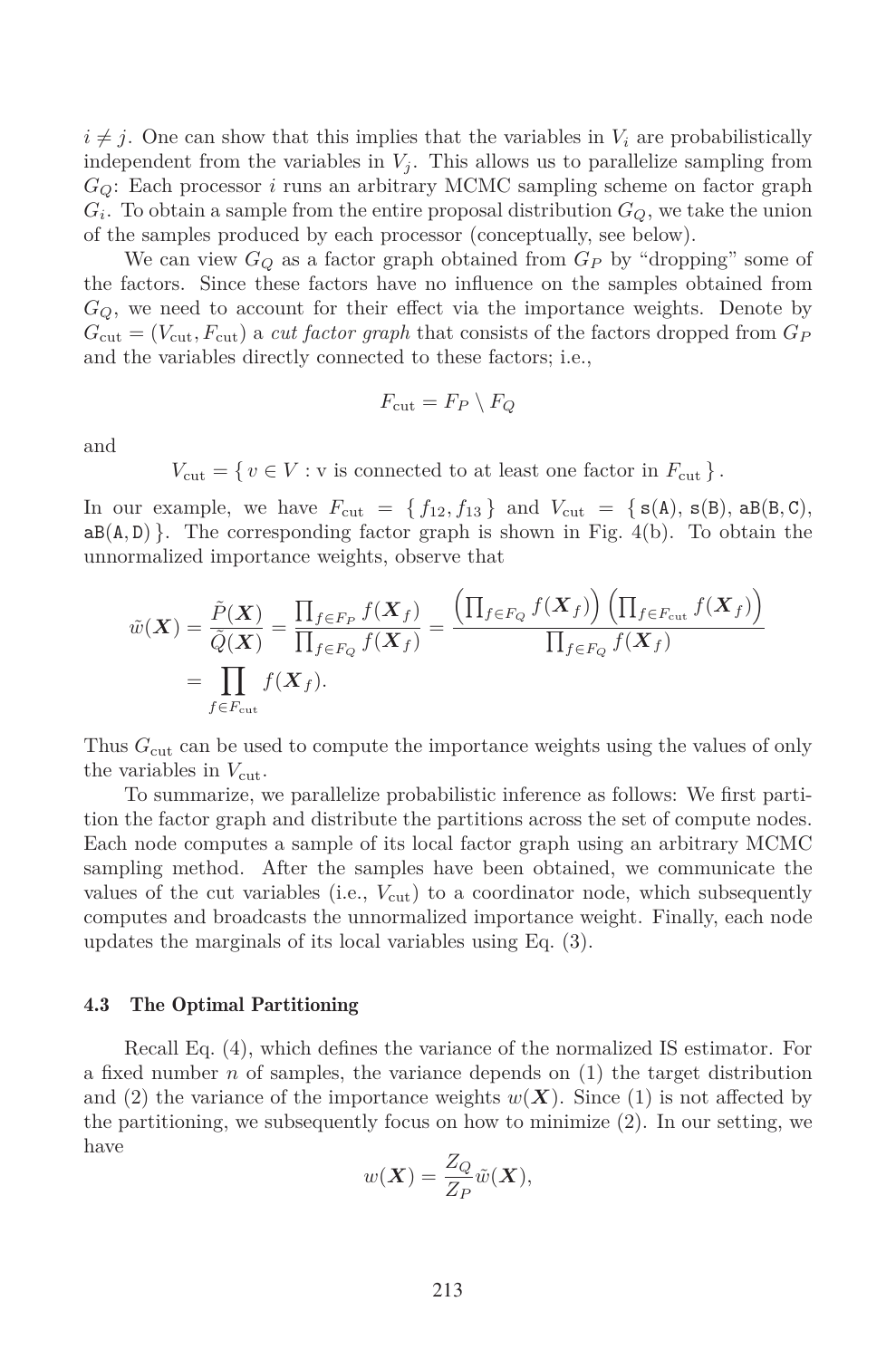where  $Z_P$  and  $Z_Q$  are the normalization constants of  $G_P$  and  $G_Q$ , respectively. We obtain

$$
\operatorname{Var}_{Q}[w(\boldsymbol{X})] = \frac{Z_{Q}^{2}}{Z_{P}^{2}} \operatorname{Var}_{Q}[\tilde{w}(\boldsymbol{X})] = \frac{\operatorname{Var}_{Q}[\tilde{w}(\boldsymbol{X})]}{E_{Q}^{2}[\tilde{w}(\boldsymbol{X})]} = \operatorname{CV}_{Q}^{2}(\tilde{w}(\boldsymbol{X})),
$$

where  $CV_Q(\tilde{w}(X)) = \sqrt{Var_Q[\tilde{w}(X)]}/E_Q[\tilde{w}(X)]$  denotes the *coefficient of variation* (CV) of  $\tilde{w}(\mathbf{X})$ . In the derivation, we used the fact that  $E[w(\mathbf{X})] = 1$  and thus  $E[\tilde{w}(\bm{X})] = Z_P/Z_O$ . To minimize the variance of the IS estimator  $\hat{\mu}_{\text{IS}}$ , we thus need to minimize the CV of  $\tilde{w}(X)$  under proposal *Q*. To do this, we need to infer the ratio  $Z_{Q}/Z_{P}$  and the joint distribution of the variables in  $V_{\text{cut}}$  (both of which depend on our choice of proposal), i.e., we need to run inference. Since our ultimate goal is to actually parallelize inference, such an approach is impractical.

The situation is further complicated by the fact that the partitioning that minimizes the CV is not necessarily the best performing one in practice. Recall that in order to compute the unnormalized importance weight, we need to obtain a sample from each of the partitions. If the partitions are balanced (e.g., equal number of variables and/or factors), parallelization is effective because every processor has roughly the same amount of work. If partitions are imbalanced, parallalization may not be effective since one of the processors may require significantly more time to obtain its sample than the other processors. Thus with *k* processors, we obtain a speedup somewhere in between 1 (no balancing) and *k* (perfect balancing).

We conclude that the optimal partitioning trades off statistical efficiency and parallelization benefits. In principle, we can determine this optimal partitioning given an appropriate model of sampling cost. However, such an approach is impractical: the benefits of parallelization are outweighed by the cost of determining the partitioning. For this reason, we settle for a "good" partitioning instead of the optimal one.

#### 4.4 A Good Partitioning

To obtain a practicable procedure that finds a good but not necessarily the best partitioning, we (1) do not minimize but bound the CV of the unnormalized importance weights and (2) always create balanced partitions (i.e., we do not trade off variance and computational cost). With these relaxations, we are able to apply existing hypergraph partitioning algorithms to our problem. Moreover, these relaxations form the basis for the parallel grounding method described in Sec. 5.

 $\prod_{f \in F_{\text{cut}}} f(\boldsymbol{X}_f)$ . From our definition of factor functions, we know that *f* can only Recall that the unnormalized importance weight is given by  $\tilde{w}(\boldsymbol{X})$  = take two possible values:  $e^{w_f}$  (corresponding formula satisfied) or 1 (otherwise). Denote by  $f_{\min}$  ( $f_{\max}$ ) the smaller (larger) of the two values. Given a cut  $F_{\text{cut}}$ , we obtain

$$
\tilde{w}_{\min} = \prod_{f \in F_{\text{cut}}} f_{\min} \le \tilde{w}(\boldsymbol{X}) \le \prod_{f \in F_{\text{cut}}} f_{\max} = \tilde{w}_{\max}.
$$

To bound the CV of  $\tilde{w}(X)$ , we compute the largest CV realizable by any distribution on the interval  $[\tilde{w}_{\text{min}}, \tilde{w}_{\text{max}}]$ . We thus replace the actual distribution of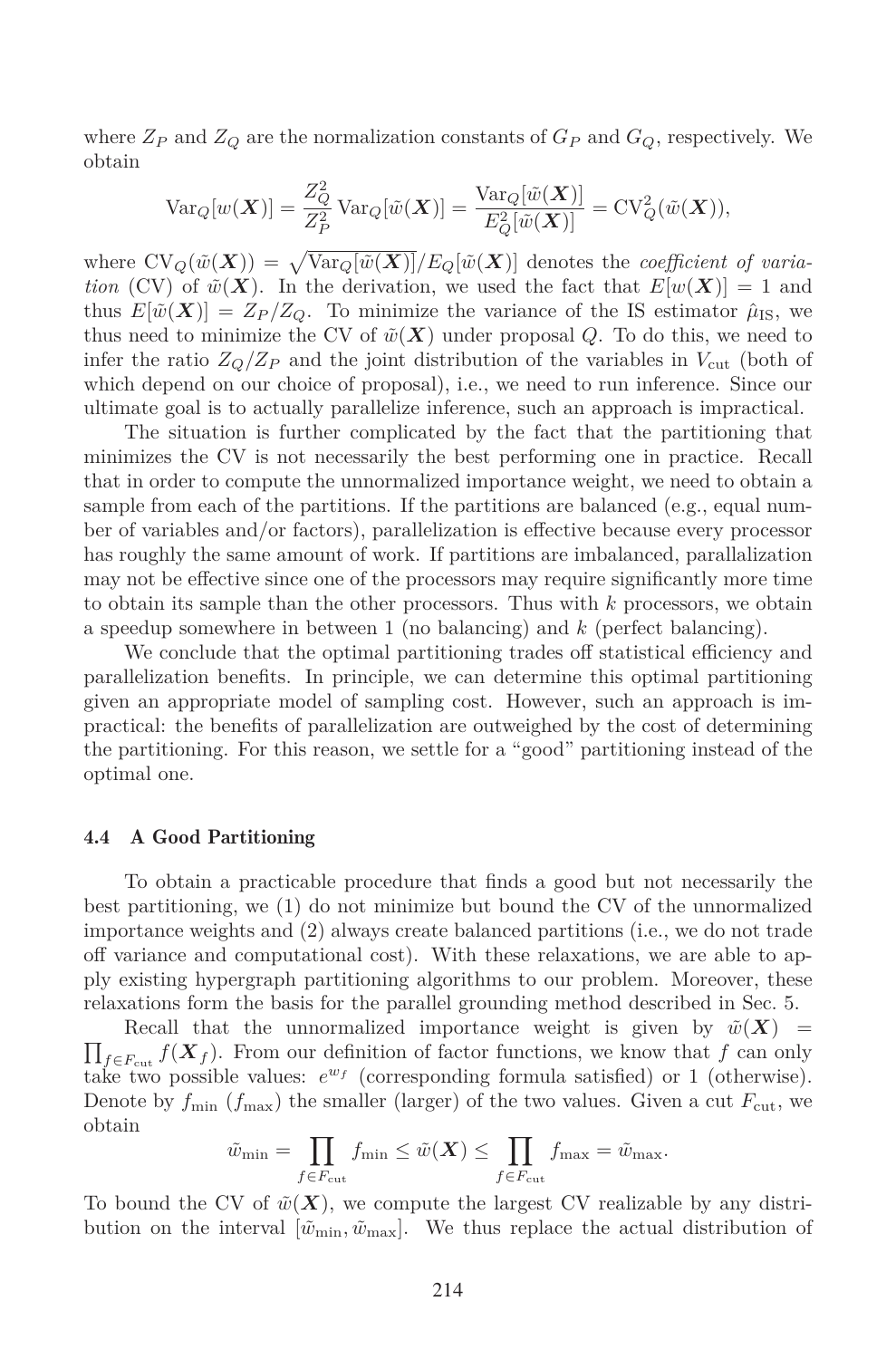$\tilde{w}(\boldsymbol{X})$  by its worst-case distribution; this trick allows us to avoid running inference while still obtaining guarantees on the quality of estimation. One can show that the largest CV is realized by a distribution on  $\{\tilde{w}_{\text{min}}, \tilde{w}_{\text{max}}\}\.$  Such a distribution is parameterized by a parameter  $p_{\text{max}}$  for the probability of observing  $\tilde{w}_{\text{max}}$ ; set  $p_{\min} = 1 - p_{\max}$  and  $\bar{w} = p_{\min} \tilde{w}_{\min} + p_{\max} \tilde{w}_{\max}$ . We obtain

$$
CV_{Q}[\tilde{w}] \le \max_{0 \le p_{\text{max}} \le 1} \frac{\sqrt{p_{\text{min}}(\tilde{w}_{\text{min}} - \bar{w})^2 + p_{\text{max}}(\tilde{w}_{\text{max}} - \bar{w})^2}}{\bar{w}}.
$$
(5)

One way to compute the above bound is to (conceptually) "normalize" the factor graph before running inference. The *normalized factor graph* can be obtained by replacing every factor function  $f \in F$  by  $f'(\mathbf{X}) = f(\mathbf{X})/f_{\text{min}}$ ; the distribution represented by the factor graph is not affected by such a scaling. After normalization, we have  $\tilde{w}'_{\text{min}} = 1$  so that the bound of (5) depends only on  $\tilde{w}'_{\text{max}}$ . In fact, the *normalized bound* is monotonically increasing in  $\tilde{w}'_{\text{max}}$  so that we pick the partitioning that minimizes  $\tilde{w}'_{\text{max}} = \prod_{f' \in F'_{\text{cut}}} f'_{\text{max}}$ . If the so-obtained bound on the CV is close to 0, importance sampling is guaranteed to be statistically efficient. In contrast, if the bound is large, the performance of IS depends on the distribution of the cut variables; IS may or may not be effective.

We can use existing weighted hypergraph partitioning algorithms to find the partitioning that minimizes  $\tilde{w}'_{\text{max}}$ . A hypergraph partitioning algorithm [KL70] finds a partitioning of the variables such that the sum of the weights of the hyperedges that cross partitions is minimized. Note that minimizing  $\tilde{w}'_{\text{max}}$  is equivalent to minimizing  $\log(\tilde{w}'_{\max}) = \sum_{f' \in F'_{\text{cut}}} \log(f'_{\max})$ , which is in summation form. To construct the *weighted hypergraph* for  $G = (V, F)$ , replace each factor  $f \in F$  by a hyperedge that connects the variables in  $\mathbf{X}_f$ ; the hyperedge is assigned weight  $\log(f'_{\text{max}})$ . The minimum cost hypergraph partitioning is exactly the partitioning with the smallest possible bound on the CV. Note that the use of hypergraph partitioning for probabilistic inference is not novel (e.g., see [NRDS11]). To the best of our knowledge, however, the connection between hypergraph partitioning and the effectiveness of parallel probabilistic inference has not been established before.

In order to facilitate parallel processing, we modify the above approach and search for a *balanced* partitioning instead of an arbitrary partitioning. The perhaps simplest possible approach—which we also used in our experiments—is to require that each partition contains roughly the same number of variables. The hope is that the cost of obtaining a sample is then roughly the same for each partition. A key advantage of this particular balancing condition is that it is directly supported by most hypergraph partitioners. In fact, our experiments suggest that the soobtained partitions work well in practice.

# 5 Parallel Grounding

Since both grounding and graph partitioning can be expensive, we develop an MLN partitioning technique that significantly reduces partitioning cost and also parallelizes the grounding step. The key idea of our approach is to partition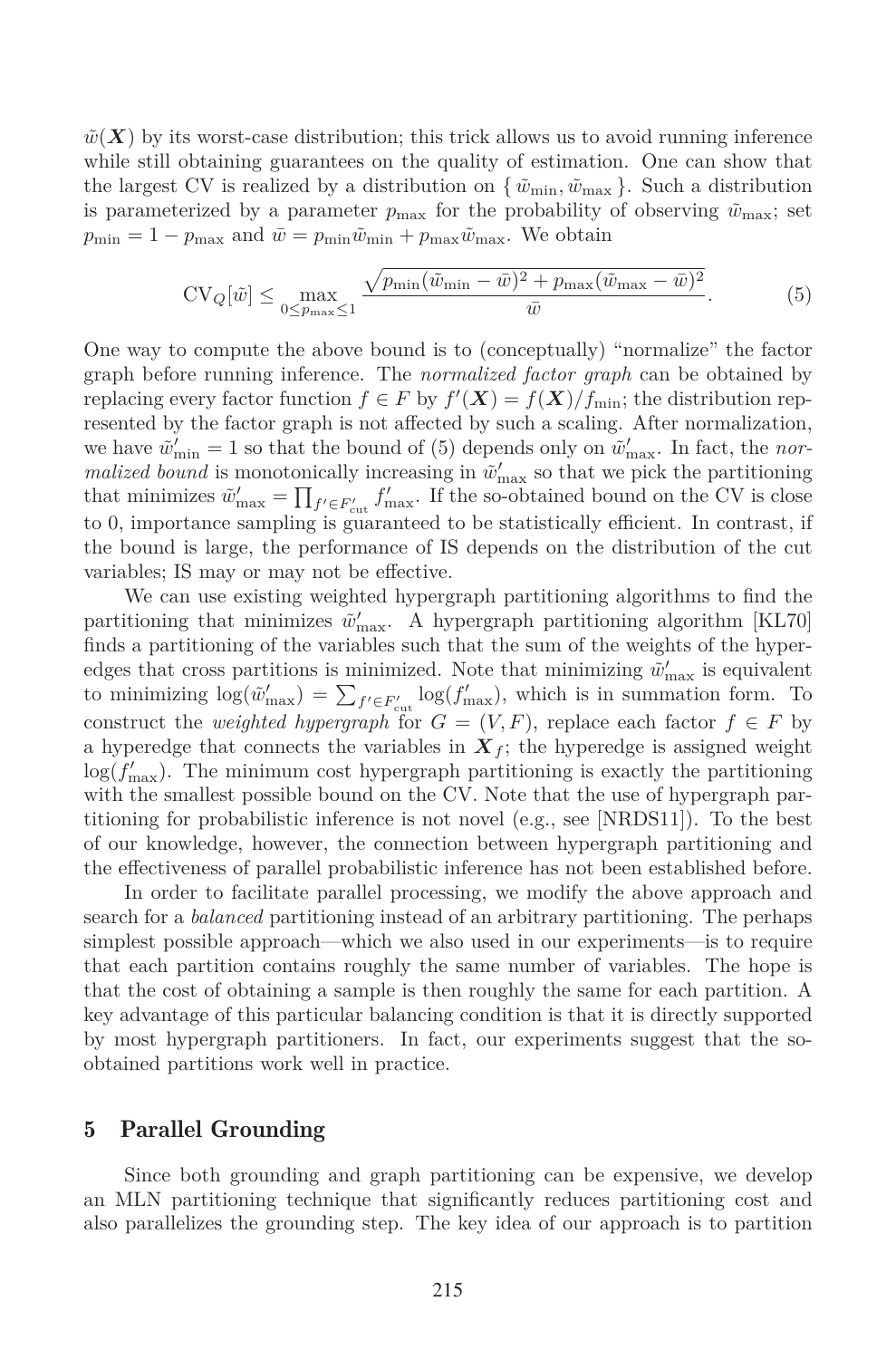

Figure 5: MLN partitioning and parallel grounding  $(k = 3)$ .

the MLN directly—i.e., before grounding—and to ground the resulting partitioned MLNs in parallel. The MLN partitioning step draws from ideas from the parallel databases; it exploits the connection between grounding an MLN and computing a set of database joins [NRDS11]. Fig. 5 illustrates our approach.

## 5.1 Grounding via Database Queries

To establish the connection between grounding and database joins, recall the university MLN of Fig. 1 as well as its grounding shown in Fig. 2. The first rule of the MLN states that advisees must be students and involves predicates student(*s*) and advisedBy(*s, p*). Suppose that we create a *hypothetical database relation* for each predicate that occurs in the MLN; a predicate's relation contains a tuple for each ground instance of the predicate as well as a globally unique *identifier*. For students Anna and Bob, and professors Charles and Debbie, we obtain

$$
\begin{aligned} \mathtt{Student}(\underline{\mathit{sid}},s_1) &= \{\, (1,\mathtt{Anna}),\, (2,\mathtt{Bob})\,\}\,,\\ \mathtt{AdvisedBy}(\underline{\mathit{abid}},s_2,p_1) &= \{\, (3,\mathtt{Anna},\mathtt{Charles}),\, (4,\mathtt{Anna},\mathtt{Debbie}),\, (5,\mathtt{Bob},\mathtt{Charles}),\, (6,\mathtt{Bob},\mathtt{Debbie})\,\}. \end{aligned}
$$

Observe that these relations precisely capture the set of variables in the ground MLN corresponding to the student and advisedBy predicates, and that each variable is assigned a unique identifier. To additionally capture the factors that connect these variables, we perform a database join for each clause in the MLN and project to the variable identifiers. The join condition consists of the set of equality predicates induced by the MLN rule. For example, the first rule of Fig. 1 is given by  $s(s)$  ∨ ¬aB(s) (here in CNF). The corresponding database query and result is

$$
\mathtt{R1} = \pi_{sid, aBid}(\mathtt{Student} \Join_{s_1 = s_2} \mathtt{AdvisedBy}) = \{ (1, 3), (1, 4), (2, 5), (2, 6) \} = \{ f_{11}, f_{12}, f_{13}, f_{14} \}.
$$

Here R1 contains a single tuple for each factor obtained from grounding the first rule; a factor's tuple consists of the variable identifiers of its arguments.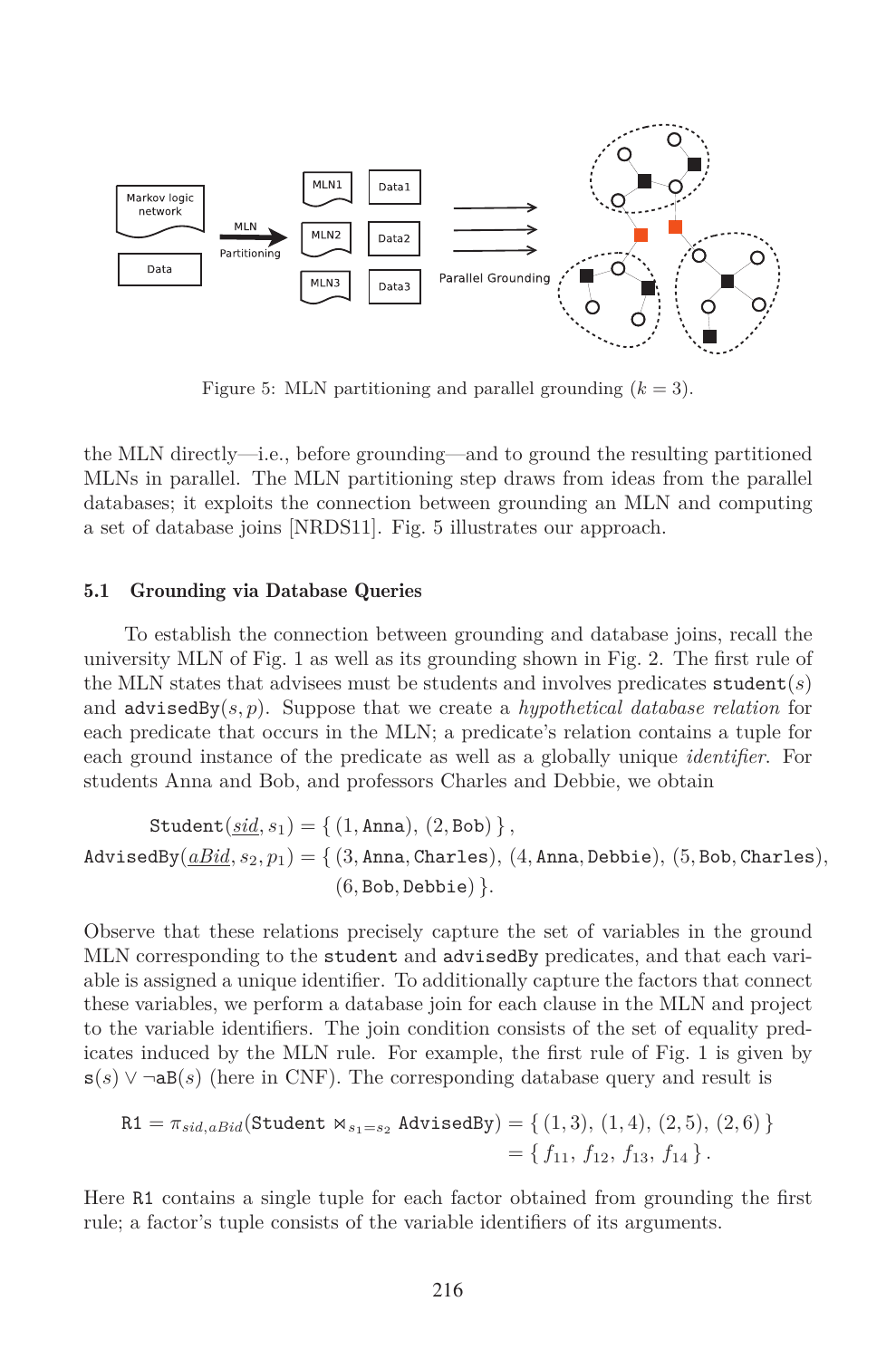$$
\begin{array}{c}\n\texttt{hasPosition}(p_3,\texttt{SR}) \\
\searrow{\scriptsize\begin{array}{c}J_2\\p_1=p_2\wedge p_1=p_3\end{array}}} \texttt{--} \texttt{advisedBy}(s_2,p_1)\texttt{--}\underset{s_1=s_2}{\overset{J_1}{\times}} \texttt{--} \texttt{student}(s_1)\\ \n\texttt{hasPosition}(p_2,\texttt{P})\n\end{array}
$$

Figure 6: Join graph for the MLN of Fig. 1.

To summarize, we (conceptually) ground an MLN by instantiating a set of relations (corresponding to the ground variables) and computing a database join for each clause of the MLN (corresponding to the factors). This grounding process can be described with a *join graph*  $G = (\mathcal{R}, \mathcal{J})$ , where  $\mathcal{R} = \{R_1, \ldots, R_n\}$  denotes a set of relations and  $\mathscr{J} = \{J_1, \ldots, J_m\}$  denotes a set of joins (factors). Each  $J \in \mathscr{J}$  is a hyperedge annotated with a join condition; the hyperedge connects to the relations occurring in the join condition. Fig. 6 shows the join graph for our running example; here we use predicates instead of relations for brevity. Note that in the foregoing discussion, we have ignored the evidence database and assumed open-world semantics. When an evidence database is given and grounding is performed under closed-world semantics, we directly use the relations from the evidence database (which have an additional Boolean Value attribute) instead of the hypothetical relations. To simplify exposition, however, we continue to focus on open-world grounding without an evidence database unless stated otherwise.

### 5.2 Partitioning a Markov Logic Network

Parallel database systems make use of vertical and horizontal partitioning techniques to parallelize query processing. In the following, we discuss how these techniques can be applied to the (hypothetical) relations of an MLN to allow for parallel grounding. We focus on horizontal partitioning throughout; similar techniques can be used to handle vertical partitioning.

A *horizontal partitioning* of a relation *R* w.r.t. a set *A* of its attributes is a set  $R_1, \ldots, R_k$  of relations such that  $\bigcup_i R_i = R$  and  $\pi_A(R_i) \cap \pi_A(R_j) = \emptyset$  whenever  $i \neq j$ , where  $1 \leq i, j \leq k$ . For example, when  $k = 2$ , a horizontal partitioning of the AdvisedBy relation w.r.t. attribute p is given by  $\texttt{AdvisedBy}_1 = \{ (3, \texttt{A}, \texttt{C}), (5, \texttt{B}, \texttt{C}) \}$ and  $\text{AdvisedBy}_2 = \{ (4, A, D), (6, B, D) \}.$  Such a partitioning can be performed at the MLN level, i.e., before grounding. Continuing the example, we obtain two new predicates  $\texttt{advisedBy}\xspace_1(s, p_{11})$  and  $\texttt{advisedBy}\xspace_2(s, p_{12})$  with domains  $\texttt{dom}(p_{11}) =$  ${C \atop C}$  and dom $(p_{12}) = {D}.$  Horizontal partitioning allows us to spread the ground variables of a single relation across multiple compute nodes (partition *i* is stored on node *i*). In fact, if the partitioning is performed at the MLN level, we can ground each partition in parallel directly at its respective compute node.

Our aim is to partition the relations in a way amenable to parallel probabilis-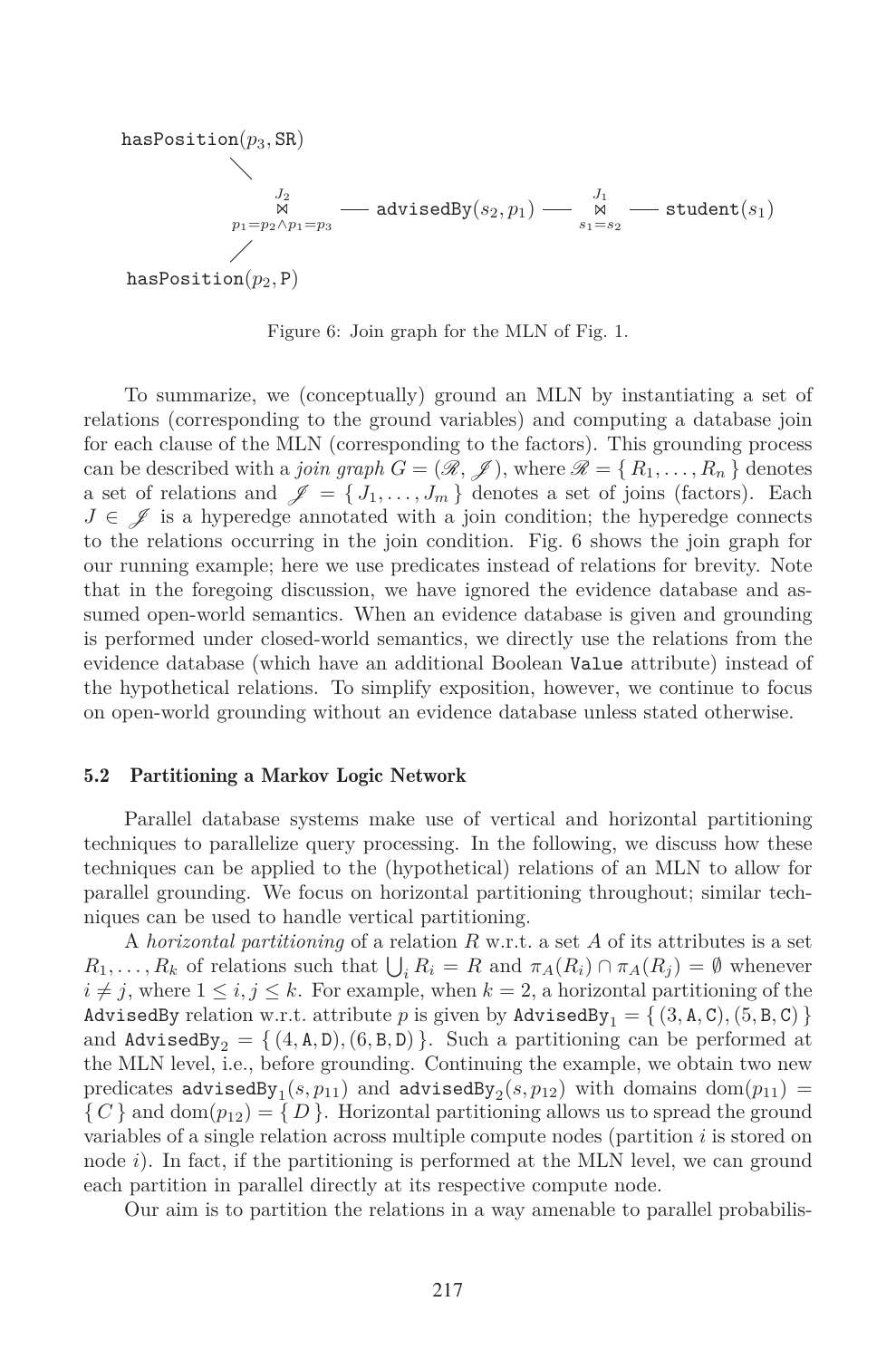

Figure 7: Partial factor graph obtained from grounding rule 2 of Fig. 1

tic inference, i.e., to minimize the number of factors spanning multiple partitions in addition to balancing the number of variables per partition. For example, consider the factor graph obtained when grounding only the second rule of our example MLN of Fig. 1. As can be seen in Fig. 7, this factor graph consists of two connected components, i.e., two subgraphs that do not share any factors. Using horizontal partitioning, we can identify and exploit the existence of multiple connected components directly at the rule level. The key idea is to make use of the co-partitioning techniques used in parallel databases: Two relations  $R_1$  and  $R_2$  are *co-partitioned* with respect to a set of attributes  $A_1$  and  $A_2$  (of equal domains), respectively, if  $R_l$  is horizontally partitioned w.r.t.  $A_l$  into  $R_{l1}, \ldots, R_{lk}, l \in \{1, 2\}$ , and  $\pi_{A_1}(R_{1i}) \cap \pi_{A_2}(R_{2j}) = \emptyset$  for  $1 \leq i, j \leq k$  and  $i \neq j$ . For example, suppose that we partition relation

$$
\mathtt{HasPosition}(hPid, p_2, v) = \{ (7, C, P), (8, C, SR), (9, D, P), (10, D, SR) \}
$$

on attribute p to obtain relations  $\text{HasPosition}_1 = \{ (7, C, P), (8, C, SR) \}$  and HasPosition<sub>2</sub> =  $\{(9, D, P), (10, D, SR)\}\.$  Then relations AdvisedBy (see above) and HasPosition are co-partitioned w.r.t. attributes  $p_1$  and  $p_2$ , respectively.

If  $R_1$  and  $R_2$  are co-partitioned on  $A_1$  and  $A_2$ , we can perform join  $J =$  $R_1 \Join_{A_1=A_2} R_2$  *locally* at each compute node: Each node *i* computes  $R_{1i} \Join_{A_1=A_2} R_2$  $R_{2i}$ . This fact is heavily exploited for efficient join processing in parallel database systems. In our setting, horizontal partitions consist of sets of ground variables and join results of sets of factors and their arguments. Suppose that join *J* above corresponds to some MLN rule. Since  $R_1$  and  $R_2$  are co-partitioned w.r.t. to the join attributes, we can not only compute join *J* locally at each compute node, but also guarantee that the local join results contain only local variables. In other words, all factors produced by a co-partitioned join will be local.

Our MLN partitioning technique aims to co-partition the relations in an MLN such that the number (or sum of weights) of the factors that span partitions is minimized. Since there are generally several formulas in which each relation occurs, and since we cannot partition a relation on multiple sets of attributes, we may not be able to find a co-partitioning that localizes all joins. We thus aim to find a good partitioning, i.e., one in which "important" joins are localized. Our partitioning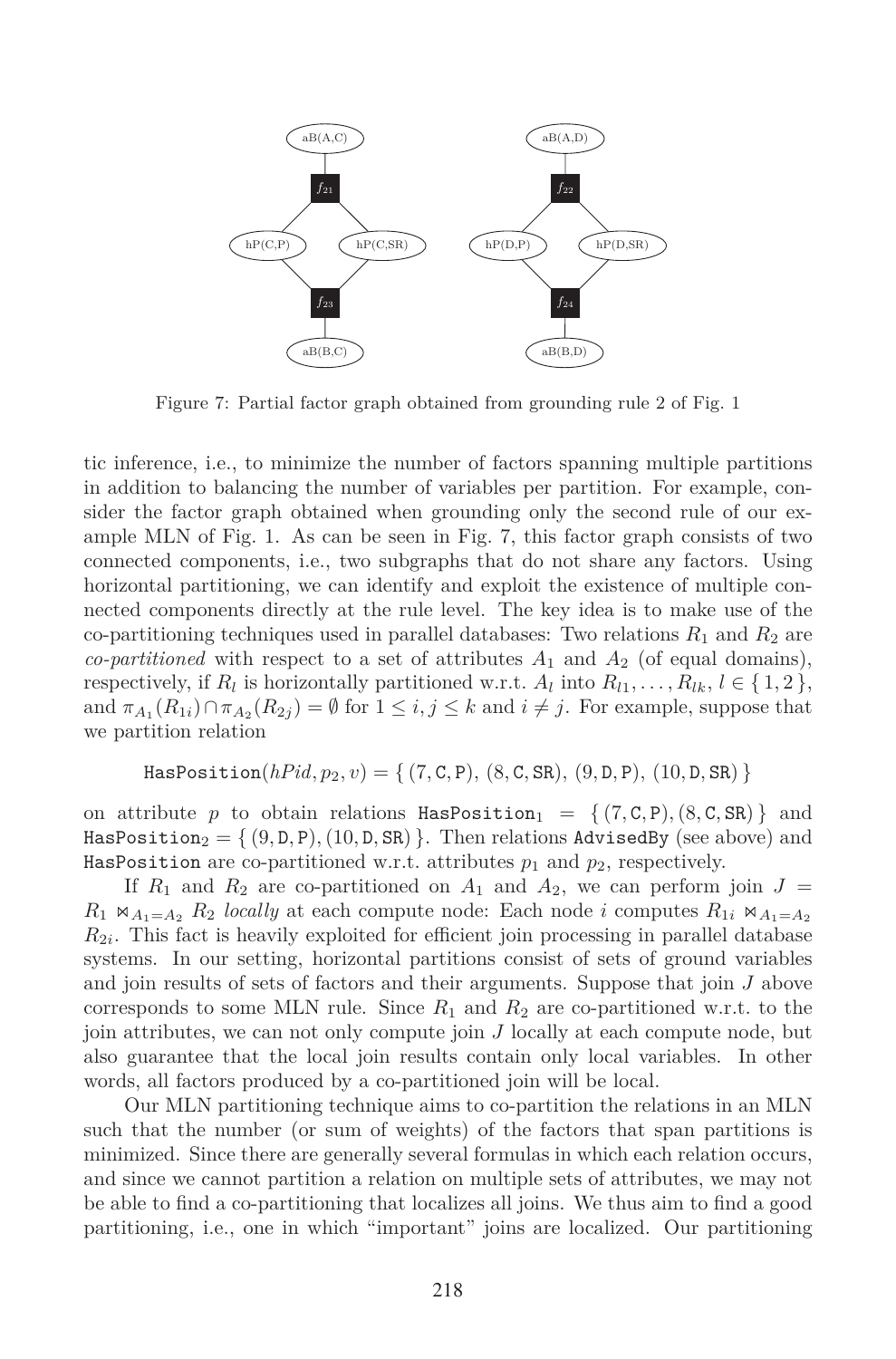technique is based on the following insight: The number of ground variables or factors of a predicate or rule, respectively, is given by the size of its corresponding relation or join. In our example, there are  $|\text{Student}| = 2$  ground variables for student predicate,  $|A \text{divisedBy}| = 4$  ground variables for the advisedBy predicate, and  $|R1| = 4$  factors for the first rule. Cardinality estimation techniques from the database literature allow us to estimate these quantities accurately; we can thus estimate the size of a factor graph for a given MLN and, more importantly, for a given horizontal partitioning on an MLN.

Revisiting the example of Fig. 6, the total number of factors in the factor graph is given by  $|J_1| + |J_2|$ . If we co-partition aB and hP on attribute p, then  $J_2$ becomes local. In doing so, however, we cannot co-partition aB and s so that join  $J_1$  is not local. Vice versa, if we choose a co-partitioning that localizes  $J_1$ , join  $J_2$ will be non-local. The optimum choice of partitioning depends on the join sizes  $|J_1|$ and  $|J_2|$ , as well as on the weights associated with the corresponding MLN rules. Intuitively, we want to localize joins with high cardinality and high weight; joins with low cardinality and low weight do not incur a high cost when not localized.

As indicated above, our partitioning method (described in detail in the next section) relies on accurate join size estimates. There exists a vast amount of literature on join size estimation [SS94], which can be readily exploited. When we use open-world grounding, however, join size estimation is particularly simple. Recall that under open-world grounding, all relations are complete, i.e., they consist of every possible tuple. The size of a complete relation *R* with attributes  $A_1, \ldots, A_n$  is given by  $|\text{dom}(A_1)||\text{dom}(A_2)| \cdots |\text{dom}(A_n)|$ . When we compute the join  $J = R_1 \Join_{R_1 \cdot A = R_2 \cdot A} R_2$  of two complete relations  $R_1$  and  $R_2$ , the resulting join size is given by  $|J| = |R_1||R_2|/|\text{dom}(A)|$ . When  $R_1$  and  $R_2$  are both partitioned into *k* equally-sized partitions, and at least one of the two relations is not partitioned on *A*, then the number of local factors is given by  $|J|/k$  and consequently the number of non-local factors by  $|J|(1 - 1/k)$ . Of course, join size estimation is much more involved when grounding is performed under closed-world semantics. The simplest way to handle closed-world grounding is to use open-world join size estimation as described above, but to use closed-world semantics when actually grounding each partition. We use this simple approach in our experiments; more elaborate join size estimation techniques are likely to further improve our results.

#### 5.3 Finding a Good Partitioning

To find a good MLN partitioning, we encode the partitioning problem as a 0*/*1 integer linear program (ILP), which we solve using a standard ILP solver.

In what follows, we use index *i* for the join edges, index *j* for attributes, and index *l* for relations of the join graph. Denote by  $A(R_l)$  the set of attributes in relation  $R_l$  and by  $R(J_i)$  the multiset of relations occuring in join  $J_i$ . We assume that  $A(R_{l_1}) \cap A(R_{l_2}) = \emptyset$  whenever  $l_1 \neq l_2$ . We encode each join edge  $J_i$  via a set  $C_i$  as follows: For each pair of  $R_{l_1}$  and  $R_{l_2}$  in  $R(J_i)$ ,  $C_i$  contains the set  $E_{l_1,l_2}$  of pairs of attributes that are equalized by the join condition. Each pair contains one attribute from  $R_{l_1}$  and one from  $R_{l_2}$ . In our running example, we have  $R(J_2)$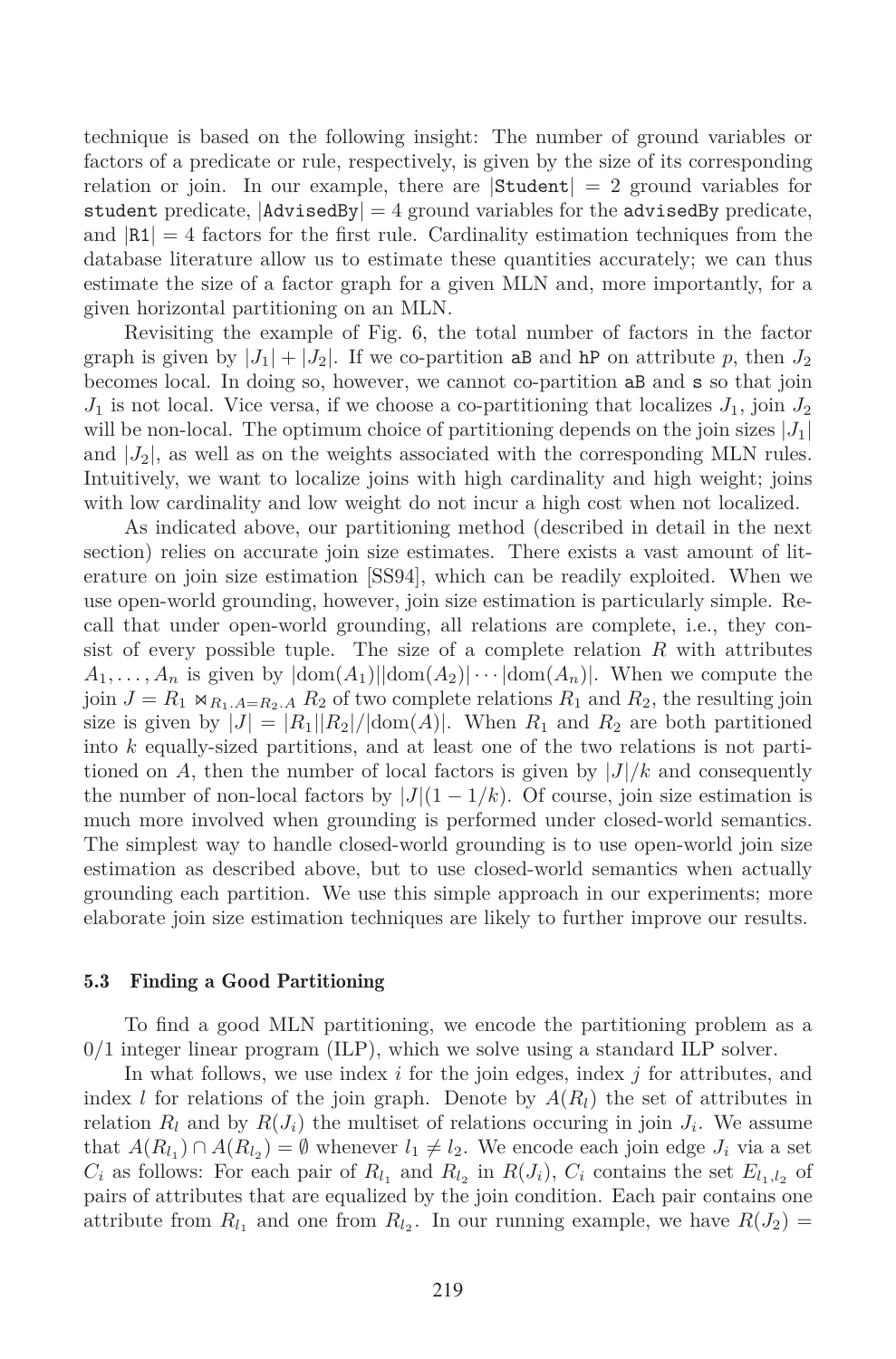$\{ \text{hP}(p_2, \text{SR}) , \text{hP}(p_3, \text{P}) , \text{aB}(s_2, p_1) \}$  and  $C_2 = \{ \{ (p_2, p_3) \}, \{ (p_1, p_3) \}, \{ (p_2, p_3) \} \}.$ Note that we treat  $hP(p_2, SR)$  and  $hP(p_2, P)$  as different relations since they are disjoint. Denote by  $x_{A_i}$  a  $0/1$  variable that takes a value 1 if the relation  $R_l$ that contains attribute  $A_j$  (i.e.,  $A_j \in A(R_l)$ ) is going to be partitioned on  $A_j$ . Furthermore, denote by  $y_{J_i}$  a  $0/1$  variable that takes a value 1 if  $J_i$  is localized by the partitioning  $\{x_{A_j}\}\$ . In our example, we have

$$
y_{J_2} = [(x_{p_2} \wedge x_{p_3}) \wedge (x_{p_1} \wedge x_{p_3}) \wedge (x_{p_2} \wedge x_{p_3})].
$$

Generally, denote by  $\mathscr{P}_i$  a set of sets of attribute pairs, where each set of attribute pairs is obtained by selecting a single element of each  $E_{l_1,l_2} \in C_i$  (in our example,  $\mathcal{P}_2 = C_2$ ). Only sets of pairs that mutually share at least one attribute are included in  $\mathscr{P}_i$ . Then the optimal partitioning can be obtained by solving the ILP

$$
\max \sum_{J_i} |J_i| \cdot w_{J_i} \cdot y_{J_i} \tag{1}
$$

s.t. 
$$
\sum_{A_j \in A(R_l)} x_{A_j} \le 1
$$
 for all  $R_l$ , (2)

$$
y_{J_i} = \bigvee_{P \in \mathscr{P}_i} \left[ \bigwedge_{(A_{j_1}, A_{j_2}) \in P} (x_{A_{j_1}} \wedge x_{A_{j_2}}) \right] \quad \text{for all } J_i,
$$
 (3)

$$
x_{A_j} \in \{0, 1\} \qquad \text{for all } A_j.
$$

The objective function (1) maximizes the weighted sum of the sizes of local joins; weight  $w_{J_i}$  is taken from the MLN rule corresponding to join  $J_i$ . One can show that this objective function is equivalent to minimizing the number of nonlocal factors. Depending on the particular probabilistic inference algorithm being used, other objective functions may be more suitable (e.g., sum of joins sizes or number of variables with at least one non-local factor). Condition (2) ensures that every relation is partitioned on only one attribute (the ILP can be extended to support partitioning on multiple attributes). Finally, condition (3) computes the  $y_{J_i}$  variables using Boolean formulas. The formulas can be converted to a pure ILP by introducing appropriate helper variables.

Once the ILP has been solved, we horizontally partition the relations based on the solution. In more detail, we split the domain of each partitioning attribute into *k* equally sized parts; e.g., using range-based or hash partitioning. Relations that are not partitioned are randomly distributed across the compute cluster; this ensures that the number of query variables is the same across nodes so that partitions are balanced.<sup>2</sup> Note that the cost of our MLN partitioning strategy is virtually independent of both *k* and the domain size, which ensures good scalability.

# 6 Experimental Evaluation

We conducted a number of preliminary experiments to gauge the viability of our fully parallel approach to MLN inference. In particular, we (1) compared

<sup>&</sup>lt;sup>2</sup>An alternative approach is to extend the ILP with support for vertical partitioning.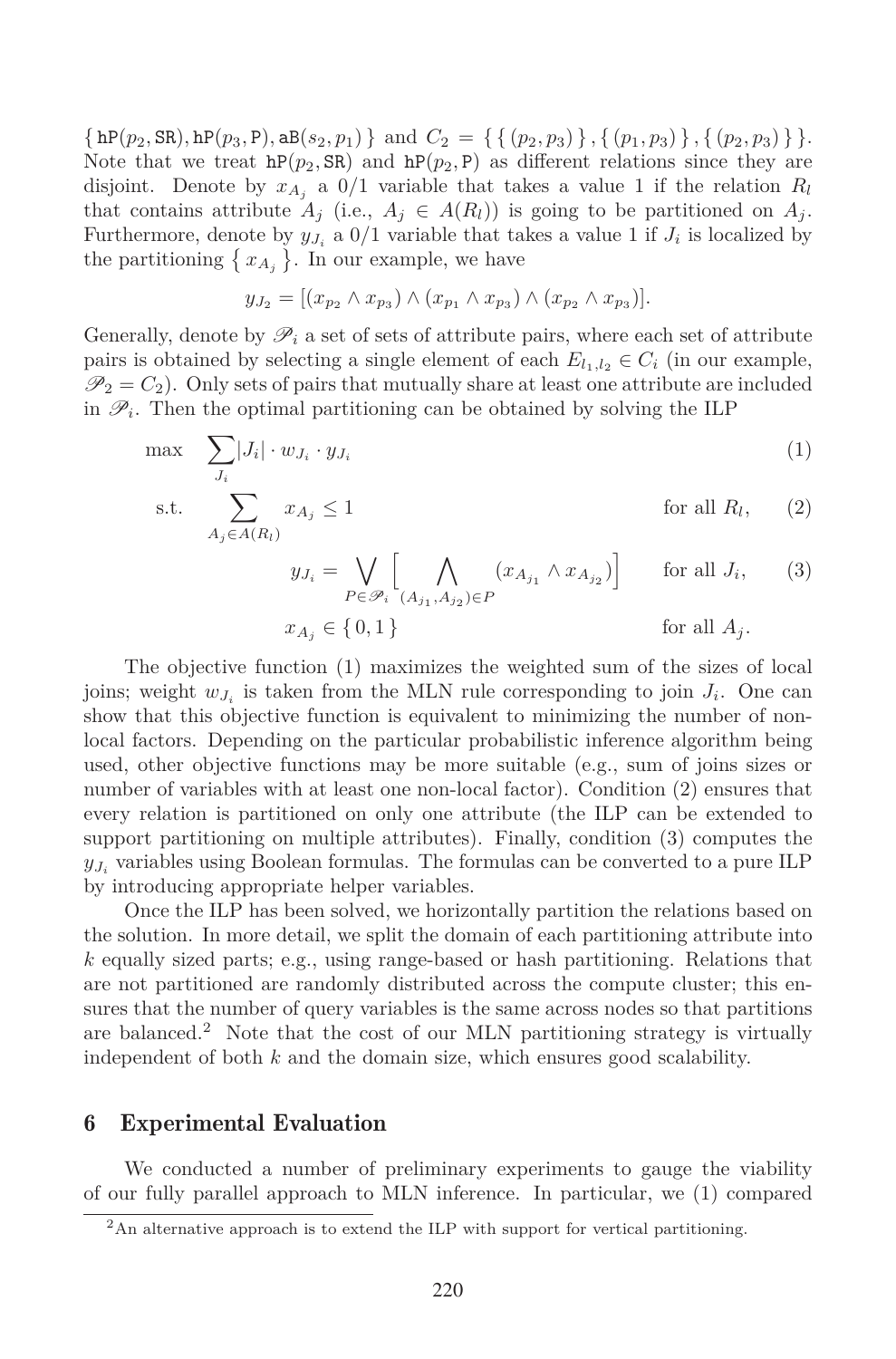existing graph partitioning algorithms with our MLN partitioning method in terms of both computational cost and result quality, (2) investigated whether bounding the CV of the unnormalized importance weights indeed leads to good partitionings, and (3) whether parallel probabilistic inference reduces overall cost. Our results provide initial justification for our approach.

### 6.1 Experimental Setup

We implemented a prototype system that consists of components for MLN partitioning, grounding, and parallel probabilistic inference. All algorithms were implemented in C++ using pthreads for parallel processing; during probabilistic inference, the partitioned factor graph resided in main memory and each partition was processed by a single core. We used the GNU Linear Programming Kit (GLPK) to solve the ILP. All experiments were run on a machine with an 2.4GHz Intel Xeon CPU E5530 (8 cores) and 48GB of main memory.

Most of our experiments were conducted on the UW-CSE dataset.<sup>3</sup> This realword dataset contains information about the Department of Computer Science and Engineering of the University of Washington, including relationships between professors, students, courses, and publications. The dataset is associated with an MLN that aims to predict the advisedBy and tempAdvisedBy relationship; the MLN consists of  $22$  predicates and  $94$  clauses. From the MLN, we removed 6 clauses because they contain an existential quantifier; these clauses are not yet supported by our prototype. We learned the weights of the rules in the modified MLN using Alchemy as described in [RD06]. After grounding (AI dataset), the factor graph consists of roughly 9000 query variables and 1M factors. Although the UW-CSE dataset is relatively small, the benefits of parallel processing did materialize in our experiments.

## 6.2 MLN Partitioning

In our first experiment, we evaluated the computational cost and quality of partitioning of both traditional ground-first methods and our proposed partitionfirst approach. For the former, we used two different hypergraph partitioners: (1)  $PaToH<sup>4</sup>$  a state-of-the-art hypergraph partitioner and (2) the graph partitioning heuristic used by Tuffy [NRDS11].<sup>5</sup> The experiments were conducted on the UW-CSE dataset with  $k = 2$  and  $k = 4$  partitions.

**Quality.** We used a number of metrics to evaluate the quality of the partitioned factor graph: (i) the number  $|F_{\text{cut}}|$  of factors in the cut (measure of the computational cost for weight computation), (ii) the sum  $\log(\tilde{w}_{\text{max}})$  of the loga-

<sup>3</sup>http://alchemy.cs.washington.edu/data/uw-cse

 $^4$ http://bmi.osu.edu/~umit/software.html#patoh

<sup>&</sup>lt;sup>5</sup>The Tuffy heuristic sorts all factors by descending weight. It then scans the factors sequentially and tries to assign the variables of the current factor to the current partition (if not yet assigned). If the partition size would exceed some threshold by doing so, Tuffy finalizes the current partition and starts a new, empty partition.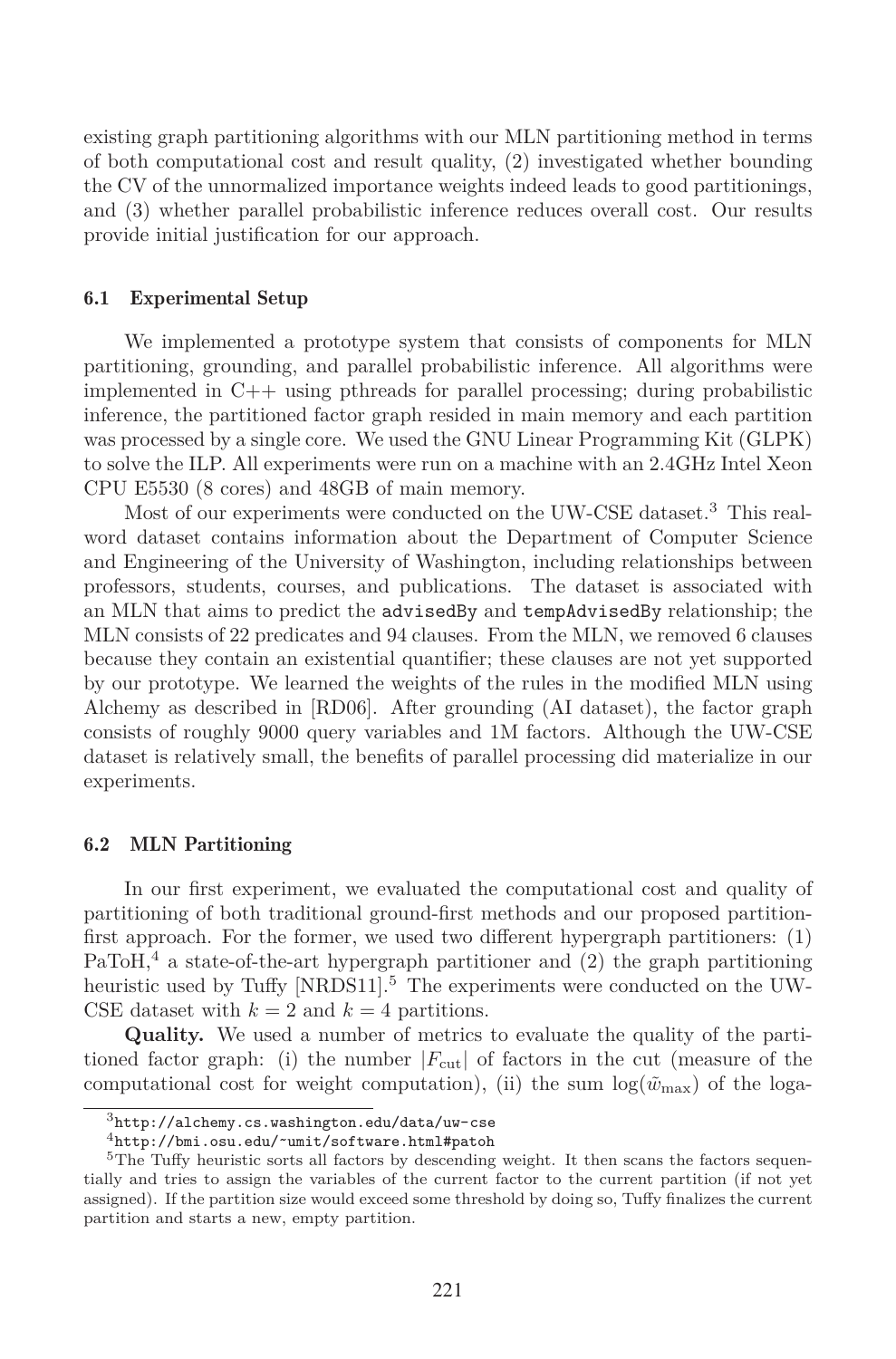| k <sub>i</sub> | Approach           | Factors in cut | Weight of cut Balancing |       | Runtime  |
|----------------|--------------------|----------------|-------------------------|-------|----------|
| $k=2$          | PaToH              | 4678           | 1109.04                 | 0.000 | 948.288s |
|                | Tuffy              | 4686           | 1108.66                 | 0.000 | 1.092s   |
|                | MLN part.          | 4690           | 1108.47                 | 0.000 | 0.003s   |
| $k=4$          | PaT <sub>o</sub> H | 63001          | 64500.40                | 0.012 | 952.254s |
|                | Tuffy              | 7040           | 1662.46                 | 0.000 | 1.288s   |
|                | MLN part.          | 7023           | 1662.84                 | 0.000 | 0.003s   |

Table 1: Comparison of various graph partitioning approaches on the UW-CSE dataset

rithmic weights of these factors (measure of effectiveness of importance sampling), and (iii) the CV of the partition sizes in terms of number of variables (measure of balancing, 0 indicates perfect balancing). Our results are shown in Table 1. For  $k = 2$  partition, PaToH, Tuffy, and our MLN partitioning approach give similar results. For  $k = 4$ , however, PaToH does not find a good partitioning, whereas Tuffy and our proposed MLN approach perform much better. Again, Tuffy and MLN partitioning perform comparably. Perhaps surprisingly, the simple Tuffy heuristic worked extremely well on the UW-CSE dataset. We conclude that MLN partitioning can indeed find good graph partitionings and may even outperform state-of-the-art partitioners.

**Computational cost.** We focus on the computational cost of computing the factor graph partitioning in terms of wall-clock time, i.e., we exclude the time for actually grounding the network. Table 1 shows our results. We found that PaToH is two orders of magnitude slower than Tuffy, which in turn is orders of magnitude slower than MLN partitioning. The excessive runtime of PaToH is due to the fact that PaToH is a generic hypergraph partitioner; it is unaware of and thus cannot exploit the structure of the ground factor graph. Tuffy is significantly faster because it uses an inexpensive heuristic partitioning algorithm. It is a viable option on datasets for which this heuristic works well. In both approaches, we need to distribute the partitions across the compute cluster after grounding to perform parallel probabilistic inference. This data distribution step is avoided by our MLN partitioning approach because partitions are grounded directly at their respective compute nodes. Moreover, since MLN partitioning is performed on the MLN level, it is independent of the size of the evidence database and thus much faster than the ground-first methods.

## 6.3 Parallel Probabilistic Inference

**Quality.** We conducted a simple experiment to investigate whether our bounding strategy for the CV of the unnormalized importance weights is effective. We generated a set of 1100 random graphs with 1000 variables and 1000 factors each. Each factor was connected to between 1 and 3 variables picked at random; the weights were sampled from a Normal(0*.*67*,* 25) distribution. We ran a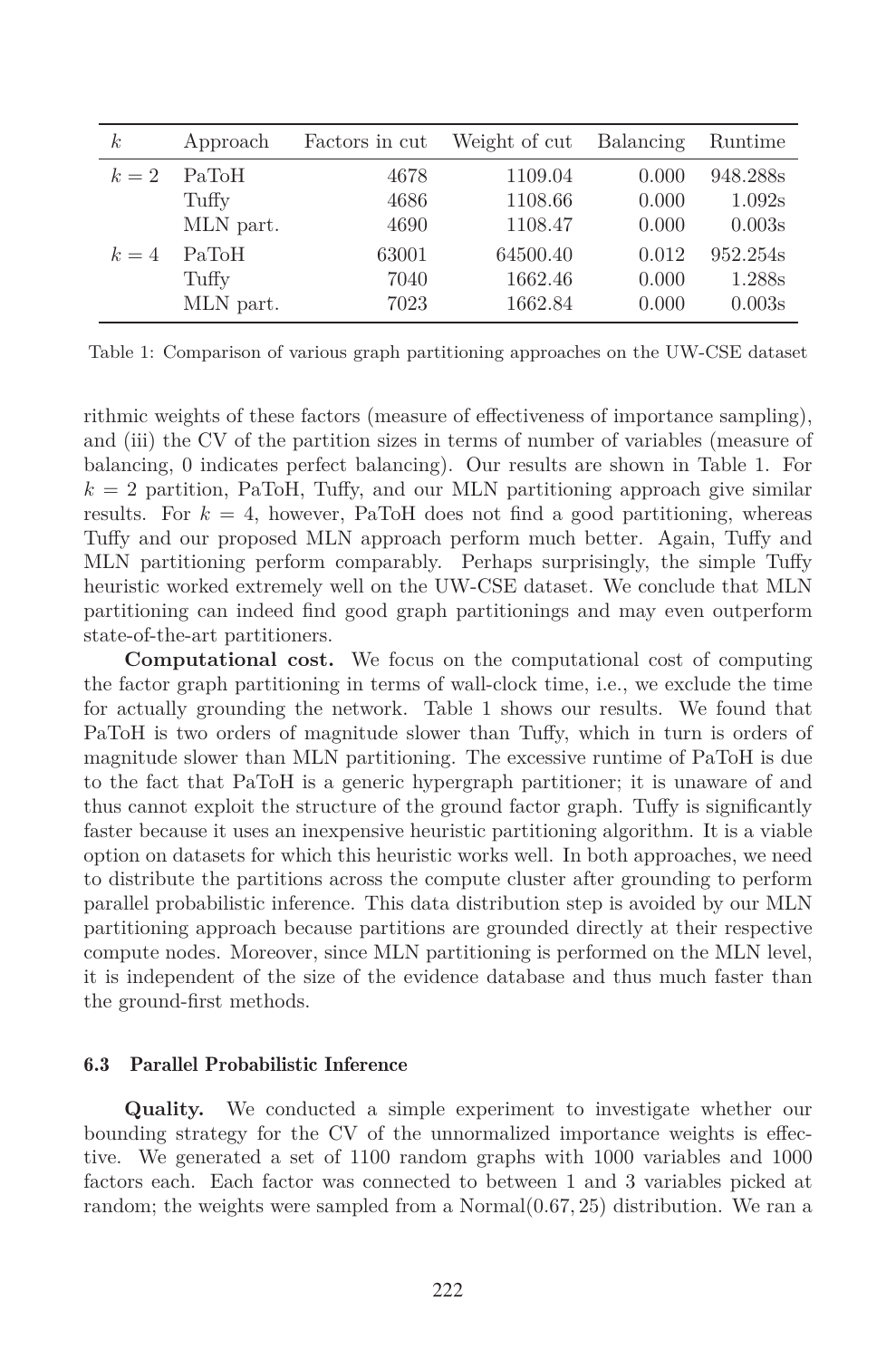

Figure 8: Sequential and parallel probabilistic inference (4 threads)

large number of sampling steps (10000) of a Gibbs sampler [KF09]; the resulting marginal probabilities were taken as ground truth. We then randomly partitioned the variables into two equally-sized sets and computed (1) the corresponding bound on the CV and (2) the mean square error (MSE) of the estimated marginal probabilities obtained by running a fixed number of 10000 importance sampling steps. Fig. 8(a) plots the bound vs. the MSE; each data point corresponds to one random partitioning. As can be seen, the MSE is small when the CV bound is small, which indicates that our bounding strategy is effective. Moreover, the MSE varies significantly when the CV bound is large. The reason for this behavior is that the bound is based on a worst-case distribution; when the actual distribution is far from worst-case, we may obtain better results than suggested by the bound.

**Computational cost.** We evaluated parallel probabilistic inference using importance sampling on  $k = 4$  partitions; the partitions have been created using MLN partitioning as described in the previous section. As before, we obtained the ground truth by running a large number of Gibbs sampling steps (250k steps on each variable) on the unpartitioned factor graph. Fig. 8 plots the average MSE as well as the highest square error (SE) on an individual variable for both a sequential sampler and a parallel sampler with 4 threads. In both cases, the parallel inference method converged much faster than the sequential method so that importance sampling was effective.<sup>6</sup>

## 7 Conclusion and Future Work

We proposed a fully parallel approach to inference in Markov logic networks. In contrast to prior work, we parallelized not just the final probabilistic inference step, but also the intermediate grounding and graph partitioning steps. In more detail, we described and analyzed a simple parallel probabilistic inference algorithm based on importance sampling. Our analysis clarifies the connection between importance

 $6$ Note that this particular dataset is characterized by fast mixing times, which makes even the sequential sampler unusually fast.